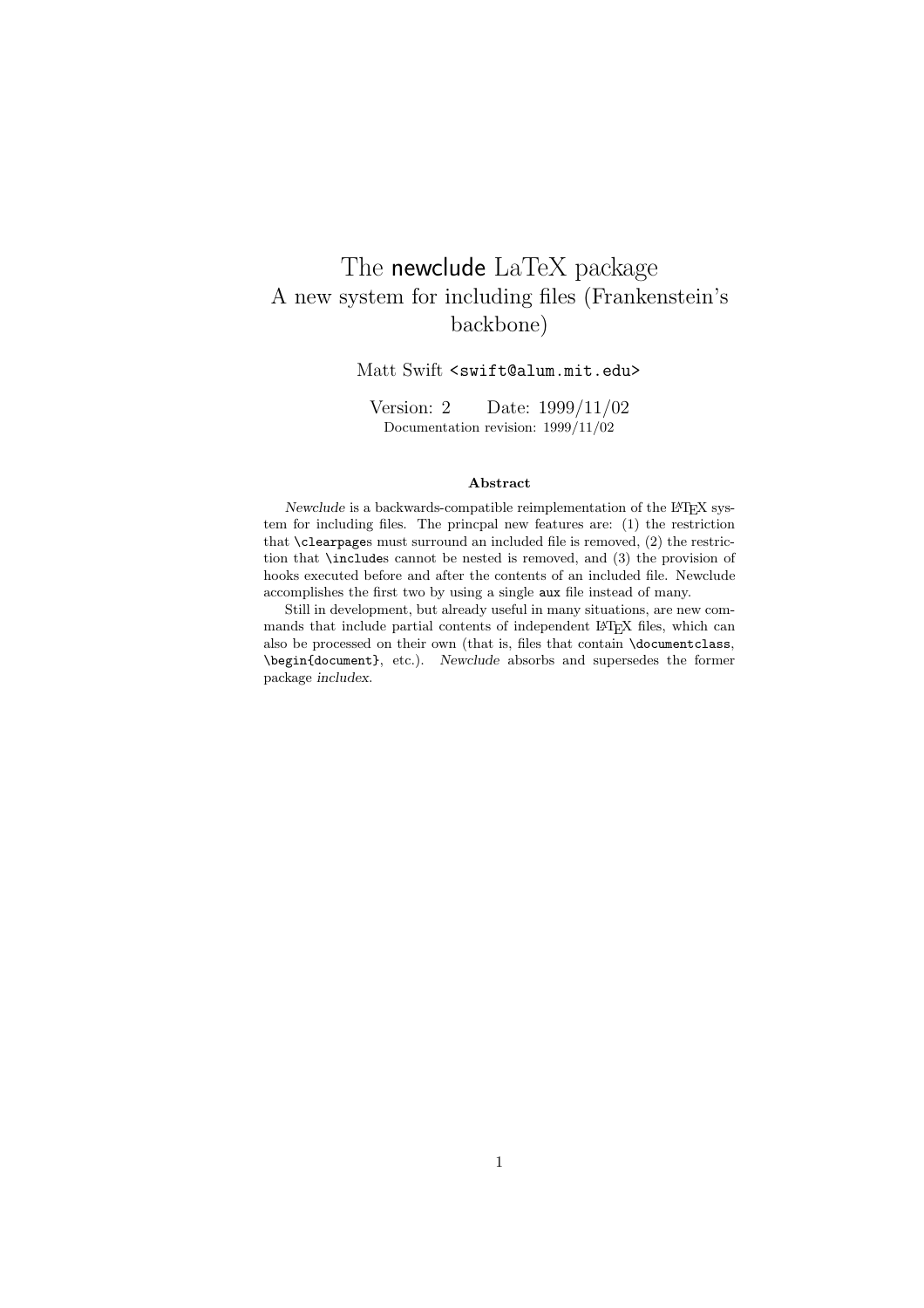# **Contents**

| T        | <b>Discussion</b>                         | 3                                                     |
|----------|-------------------------------------------|-------------------------------------------------------|
| 1        | Introduction                              | 3                                                     |
| $\bf{2}$ | Usage                                     | 3                                                     |
| 3        | <b>Experimental features</b>              | 5                                                     |
| 4        | Options<br>4.1<br>4.2<br>4.3              | 6<br>6<br>7<br>7                                      |
| 5        | Programmers' interface                    | 8                                                     |
| 6        | How to play nicely with newclude          | 8                                                     |
| $\rm II$ | Implementation                            | 10                                                    |
|          | 7 Version control                         | 10                                                    |
| 8        | Review of the kernel's inclusion system   | 10                                                    |
| 9        | Discussion of newclude's inclusion system | 11                                                    |
|          | 10 Package initialization                 | 11                                                    |
|          |                                           |                                                       |
|          | 11 Simple                                 | 12                                                    |
|          | 12 Common                                 | 13                                                    |
|          | 13 Experimental common                    | 14                                                    |
|          | 14 Tag                                    | 17<br>17<br>17<br>19<br>19                            |
|          | 15 Allocate<br>$15.0.1$ Wheels            | $\boldsymbol{23}$<br>23<br>24<br>25<br>26<br>26<br>28 |
|          |                                           | 29                                                    |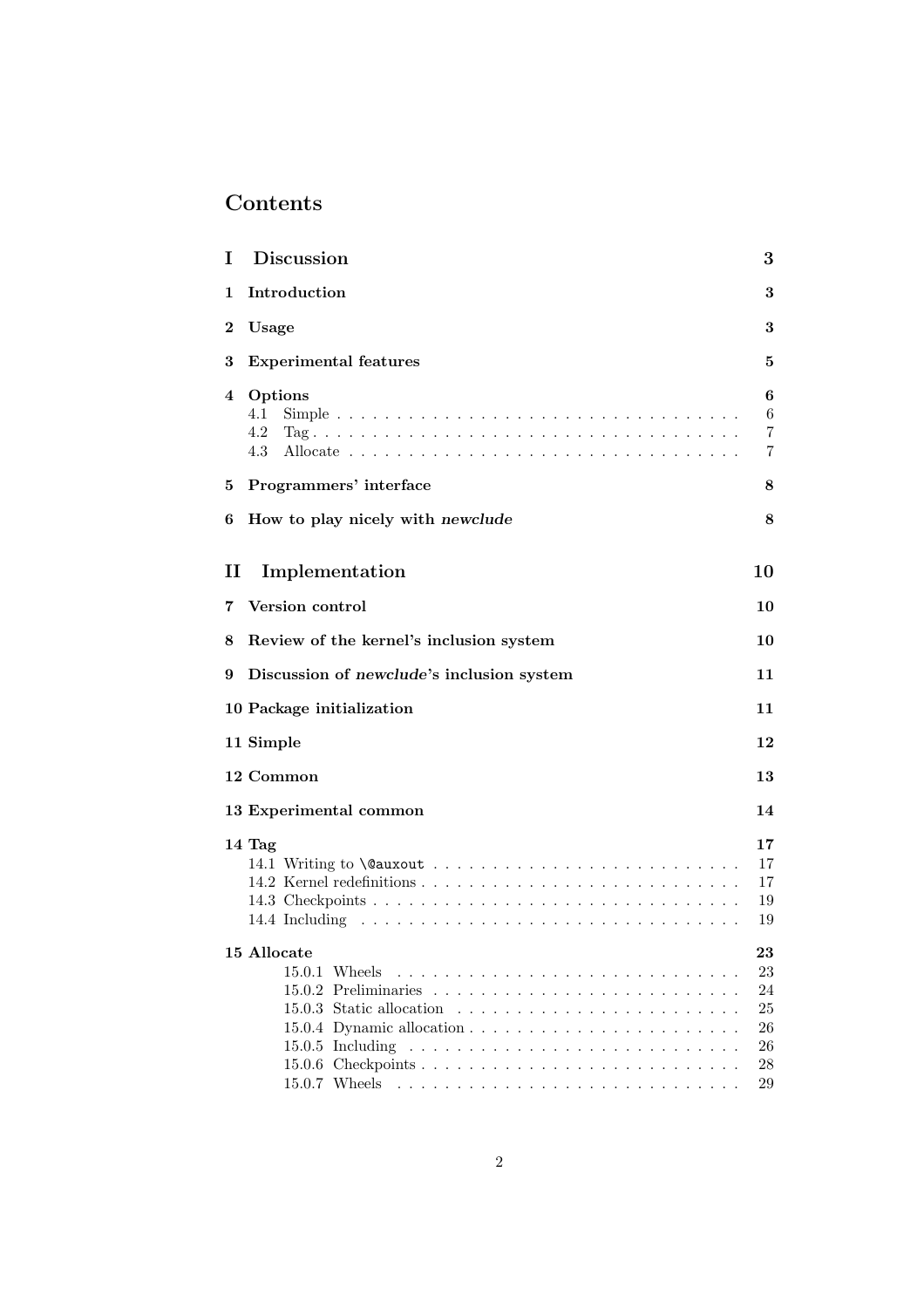**16 Benign packages 29**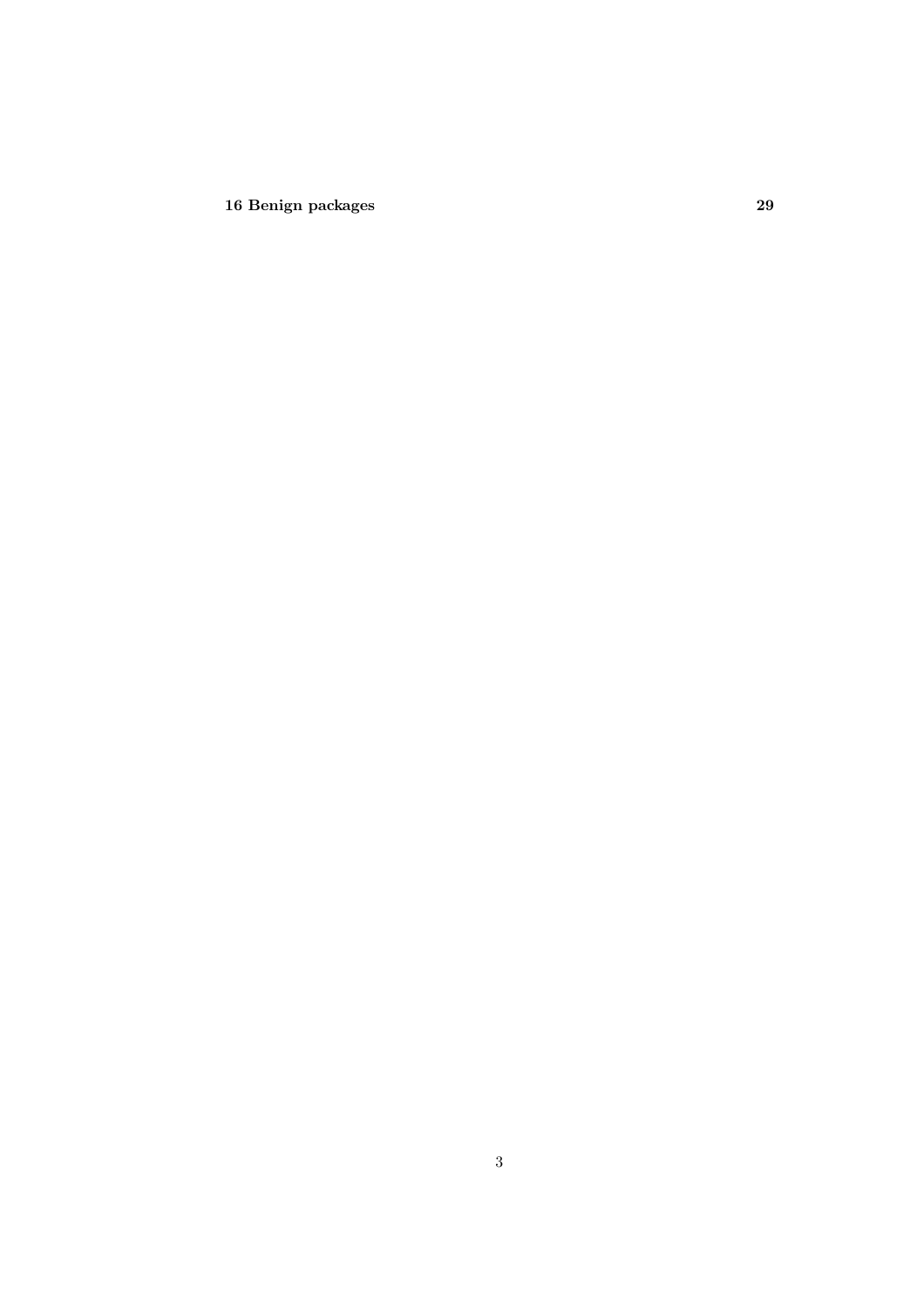# **Part I Discussion**

## **1 Introduction**

Let us call a file that might be included into another document with a command in the \include family a *part*. When a part is actually included during a particular processing run, let us call it an *included part*, and when it is not included, let us call it an *unincluded part*. Notice that an unincluded part is *not* the same as a file that was never a candidate for inclusion with a command in the \include family.

The *newclude* package adds these features to the standard LaTeX inclusion system:

- 1. Hooks \AtBeginInclude and \AtEndInclude are provided.
- 2. Optional arguments to \include and friends override current values of \AtBeginInclude and \AtEndInclude.
- 3. \include\* is like \include but with arbitrary commands rather than \clearpages surrounding the part.
- 4. \include and friends can be nested.
- 5. \includeall cancels the effect of \includeonly.
- 6.  $\Pi$ **Allowed**  $\langle$ *filename* $\rangle$  is a new conditional that branches, depending on what has been declared in an \includeonly.
- 7. Commands \includedoc etc. include a part that can be processed independently. These features are in development.

*Newclude* accepts three mutually-exclusive package options, with tag the default when no package option is given.

Loading *newclude* with the simple option provides only features 1 and 2. If you don't use either of these new features, the standard LATEX and *newclude* inclusion systems will behave identically except in some unusual and benign odd cases relating the the parsing of the new optional arguments to \include, which are discussed below in that command's documentation.

The options tag and allocate each implement all the above features with a different method. Each method introduces different discrepancies from standard  $E\text{Tr}X$  which are discussed below in sections 4.2 and 4.3. If I discover how to make one method never inferior to the other, I will remove the other option from the package.

## **2 Usage**

\AtBeginInclude \AtEndInclude

\include \include  $[\langle prehook \rangle] {\langle filename \rangle} [\langle posthook \rangle]$  behaves like standard LATEX's \include except that it can be nested and the contents of the two hook arguments, when they are given, are inserted at the beginning and end of the part whenever it is included, overriding the current values of **\AtBeginInclude** and \AtEndInclude.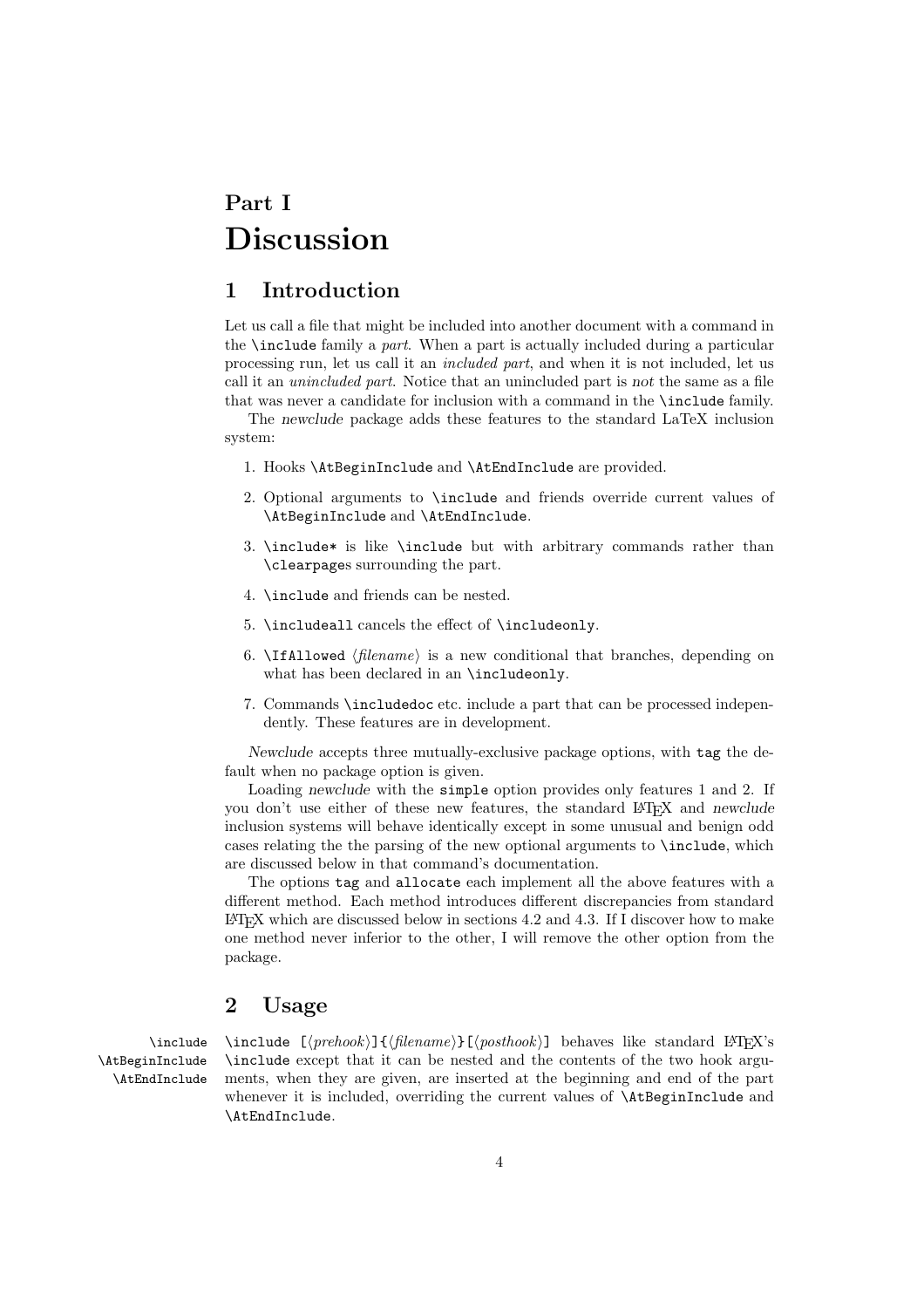*Warning: Right square braces (]s) in the optional arguments must be surrounded by curly braces to avoid confusing the argument parser.*

*Warning: A left square brace ([) that immediately follows an \include*  $command's$  mandatory  $\langle$  *filename* $\rangle$  argument (after optional whitespace) will be *considered to delimit the beginning of the*  $\langle posthook \rangle$  *argument. If you want an actual left brace character in this position, you must precede it with something that will terminate TEX's search for an optional argument, such as \relax, , or a paragraph division (explicit or implicit).*

The commands  $\Lambda \to \{\nto kens\}$  and  $\Lambda \to \to kens$  are analagous to standard L<sup>A</sup>T<sub>E</sub>X's commands **\AtBeginDocument**  $\langle tokens \rangle$  and **\AtEndDocument** -*tokens*.

FIX: multiple instances concatenate?

FIX give name to what's held by atbegininclude so that an override can mention it

When the optional argument  $\langle prehook \rangle$  is given to  $\lceil$  include, its contents will be used instead of whatever has been specified with \AtBeginInclude, for that one inclusion. Likewise,  $\langle posthook \rangle$  will be used in place of whatever has been specified with \AtEndInclude for that one inclusion.

For example, putting the **\chapter** declaration in the  $\langle prehook\rangle$  argument allows the chapter name, and, optionally, a corresponding LAT<sub>EX</sub> label, to be kept in the including file, rather than the included file:

```
\include [\chapter{Whales}
          \label{ch:whales}]
         {big-cetecea}
```
The  $\langle posthook \rangle$  argument can be used, for example, to delimit or undo declarations made in the  $\langle prehook \rangle$  or the included file: FIX: better example, since these coudl simple appear before/after the \include without ill effect.

#### \include [\begingroup\larger] % this part in larger type {manifesto} [\endgroup]

\IncludeSurround \DefaultIncludeSurround

\include\* \include\*[\prehook\]{\filename\}[\posthook\] is like \include but omits the usual \clearpages that surround an included part, replacing them with \IncludeSurround, which defaults to \DefaultIncludeSurround. The contents of **\IncludeSurround** are inserted before the  $\langle prehook \rangle$  or whatever has been  $specified$  with  $\lambda tBeginIndude$ , and after the  $\langle posthook \rangle$  or whatever has been specified with \AtEndInclude.

> *Warning: A space gets inserted after an \include\* unless it is suppressed by a immediately following. Combined with trailing spaces in the included file, this may lead to unwanted spaces. For this reason, \DefaultIncludeSurround is initialized to \par. When the user must explicitly change \IncludeSurround to achieve totally smooth flow from main file to included file, they are more likely to consult this documentation if they spot a problem. Package and class writers should take this difficulty into account when changing \DefaultIncludeSurround.*

\includeonly The \includeonly command is reimplemented, but its usage and behavior is the same as the standard LAT<sub>EX</sub> version.

\includeall The \includeall command cancels the effect of any \includeonly command presently in effect.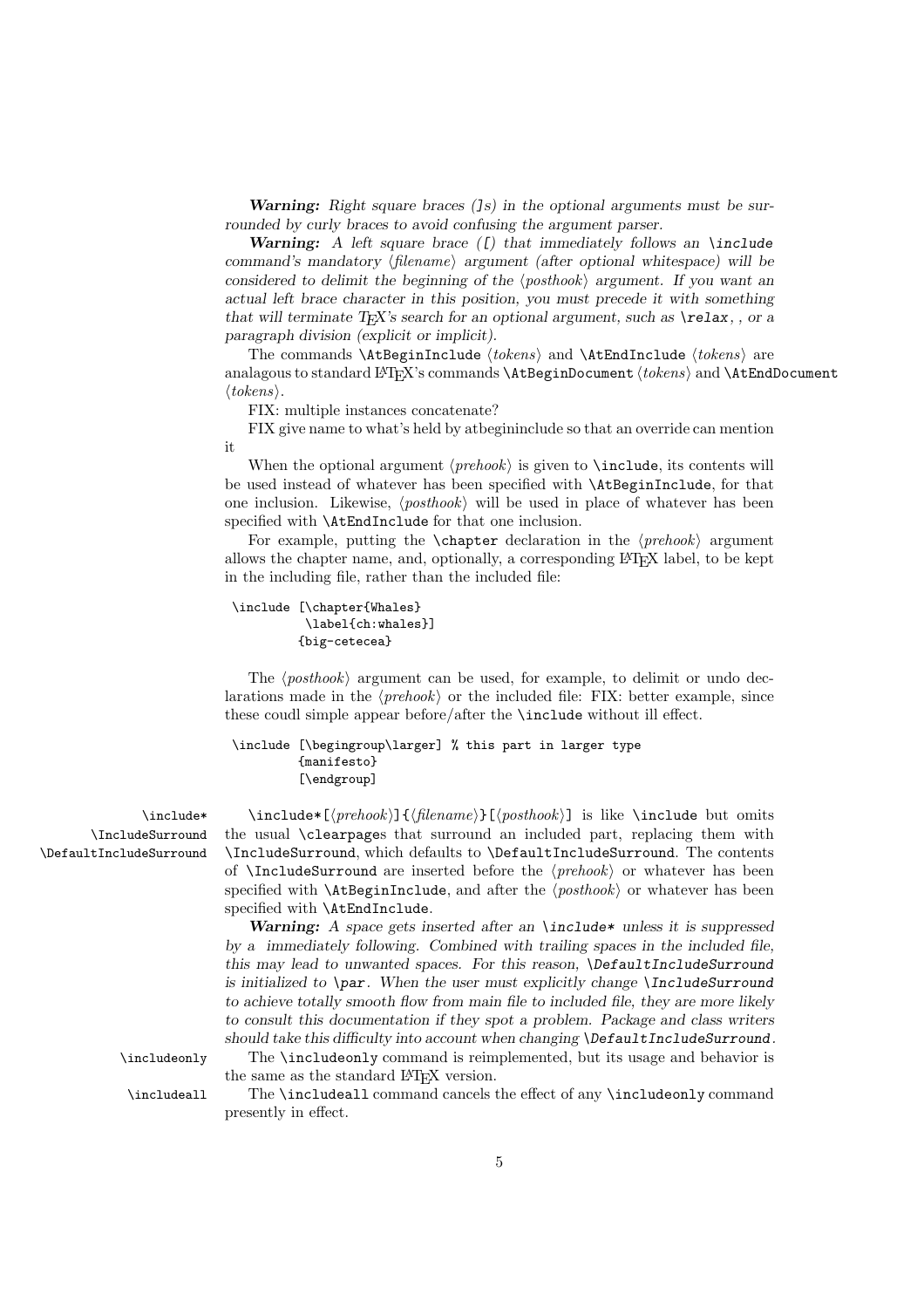If you write an \includeonly so that each file appears on its own line, it is particularly easy to add and remove files to include by commenting out their lines, but it becomes laborious to comment out the entire \includeonly command. It's easy, however, to uncomment a single \includeall command when you want to process the entire document. (Or \includeall could be inserted from the command line that invokes  $L^2F_X$ , and so on.)

## **3 Experimental features**

\includeenv \includeenv  $[\langle prehook \rangle] {\langle \langle \text{in} \rangle} {\langle \text{in} \rangle} {\langle \text{in} \rangle}$  [\\instance\\includeenv \includeenv \includeenv \includeenv \includeenv \includeenv \includeenv \includeenv \includeenv \includeenv \includeenv \includeenv

\includeenv\*[\prehook\]{\filename\}{\environment name\} {\instance\}[\posthook\] \includeenv includes the contents of a single LATEX environment that appears

in  $\langle$ *filename* $\rangle$ . The environment is specified by giving its name  $(\langle environment \rangle)$ and an instance of that environment in the file  $(\langle instance \rangle)$ . Presently,  $\langle instance \rangle$ is ignored, so that it will always be the contents of the first occurrence in  $\langle filename \rangle$ of a LAT<sub>E</sub>X environment with the name  $\langle environment \rangle$  that will be included. In the future, the  $\langle instance \rangle$  argument may be used to specify the *n*th instance of the environment within the file, or further specify the environment to be extracted in some other way.

FIX: right now they're required; skip text up to documentclass OR the target, then branch?

Good preamble syntactic sugar: \let\TheMarkupDeclarations\begin

*To do: You can insert a \usepackage into the main aux file and have it loaded properly. If we discover a \usepackage that is not a formatting package, one strategy is to insert a corresponding \usepackage into the (main) aux file and then bail after the preamble.*

*To do: You can't skip verbatim text via macro argument processing and sugar. this means that a major reimplementation of skipping using verbatim methods will have to be done.*

The included file is permitted (but not required) to have its own \documentclass command and \begin{document} . . . \end{document} pair. \includeenv extracts the specified environment by processing the preamble if one exists, skipping text up until the beginning of the specified environment, processing the contents of the environment, and skipping the rest of the included part.

Notice that while a \begin{document} ... \end{document} pair may not technically delimit a LATEX environment, you may nevertheless (because it looks exactly like an environment) set  $\langle environment \rangle$  to document to extract the contents of the **document** "environment" of  $\langle$ *filename* $\rangle$ .

Consider the following issues when you are tempted to use this command. Maybe the \usepackage you are about to disregard is necessary to processing the part's contents. Maybe it conflicts with a package already loaded at top level. Maybe both! The same holds of course for the defining commands like \newcommand that one expects to find in a package.

A deep problem with the design of a LATEX source file exists with respect to the function of the preamble. The preamble contains declarations that determine how the document below will be formatted. Unfortunately, there is no way to make the distinction between:

1. declarations that signal that certain markup will appear in the document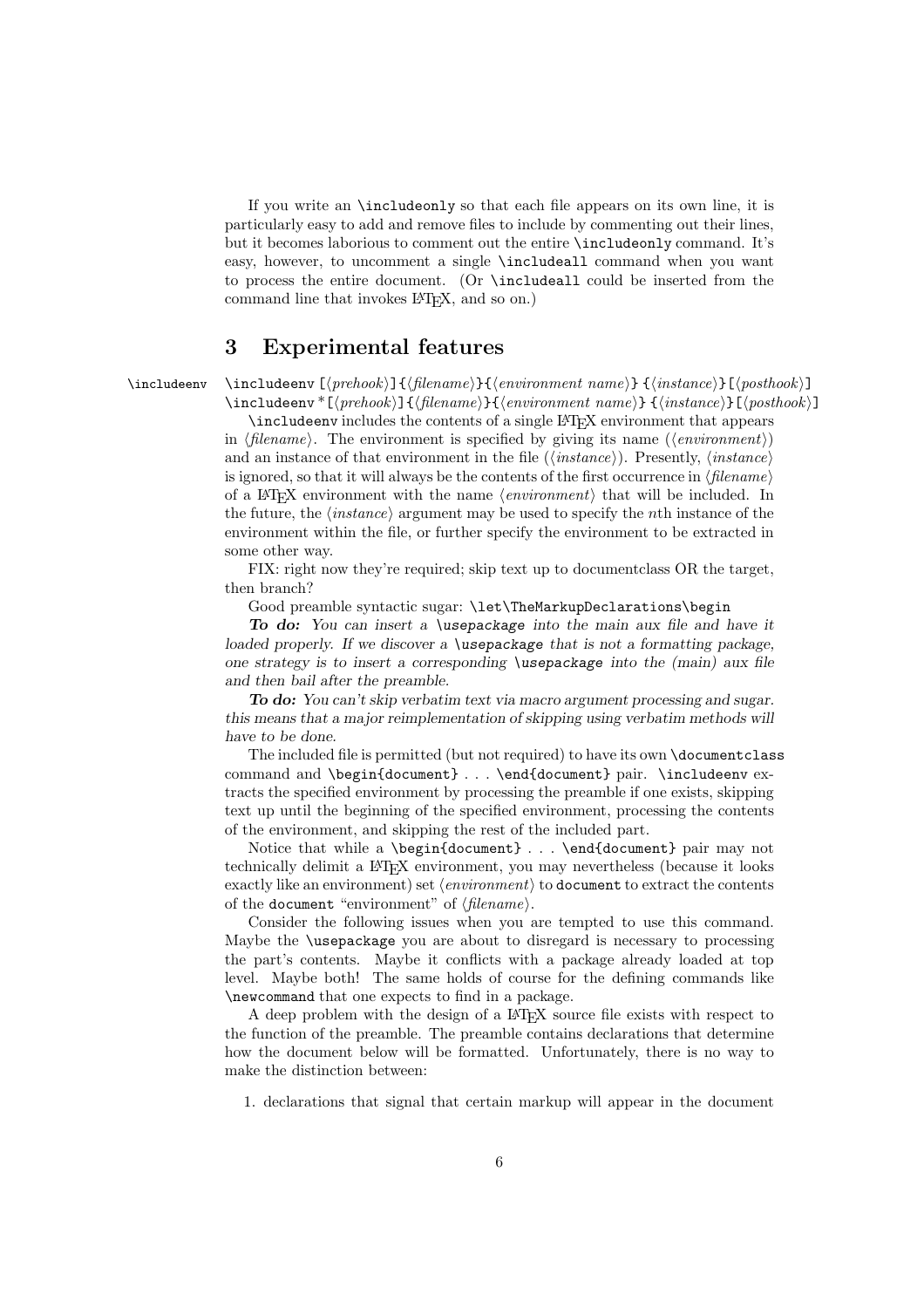that are either not defined in the LATEX kernel or are used with a different syntax

2. declarations that describe how a certain instance of the document should be formatted

Examples in the first category are \usepackage{url} and FIX%example, and examples in the second are \usepackage{times} and FIX. When you want to include the document or a part of it in another document, it is absolutely necessary to make this distinction so that declarations in category (1) can be processed and declarations in category (2) can be ignored.

Adopting a convention on the use of the preamble can overcome this design problem, but it will not fix the problem for legacy files whose preambles do not obey the convention. Legacy files that contain category (1) declarations in their preambles must either be altered or specifically accommodated with additional commands.

The convention I suggest is to \usepackage{preamble}. \beginmarkup \endmarkup. FIX. Can we arrange to load

When \includeenv encounters a \usepackage command in the included part, it looks at the packages in the argument of \usepackage and issues a warning if the package is not already loaded and does not appear on a list of packages known whose use falls entirely within category (2). (See the \DeclareFormattingPackage command below.)

The \documentclass command is of course also a category (1) declaration. Presently, if \includeenv detects that the arguments to an included \documentclass command differ from the arguments of the \documentclass command of the including document, it will issue a warning, and continue. In the future, I hope to make this behavior smarter by having \includeenv take specific actions for specific combinations of arguments. For example, if the included document's class implies the use of markup not defined in the parent's class, an appropriate action would be to define the missing markup commands. A document of class *report* and a document of class *article*, on the other hand, do not (I don't think) declare different markup, so that there should be no warning in this case.

\includeenv\* \includeenv\* is analogous to \include\*, that is, it surrounds the included part with \IncludeSurround rather than \clearpage.

 $\int$ includedoc $*$ 

\includedoc \includedoc  $[\langle prehook\rangle] {\langle file~name\rangle} [\langle posthook\rangle]$  is shorthand for \includeenv  $\{$   $\langle$   $\}$   $\}$   $\{$   $\langle$   $\rangle$   $\{$   $\langle$   $\rangle$   $\}$   $\{$   $\langle$   $\rangle$   $\}$   $\{$   $\langle$   $\rangle$   $\}$   $\{$   $\langle$   $\rangle$   $\}$   $\{$   $\langle$   $\rangle$   $\}$   $\{$   $\langle$   $\rangle$   $\}$   $\{$   $\langle$   $\rangle$   $\}$   $\{$   $\langle$   $\rangle$   $\}$   $\{$   $\langle$   $\rangle$   $\}$   $\{$ 

\includedoc\* is analogous to \includeenv\*.

## **4 Options**

#### **4.1 Simple**

If the simple option is given, the only new feature provided is the hooks (features 1 and 2 above). As with standard  $L^2$ F<sub>K</sub>, \clearpages surround an \include and nesting \includes gives an error. *Newclude* will only behave differently than standard LATEX command scans for possible optional arguments will make a different.

7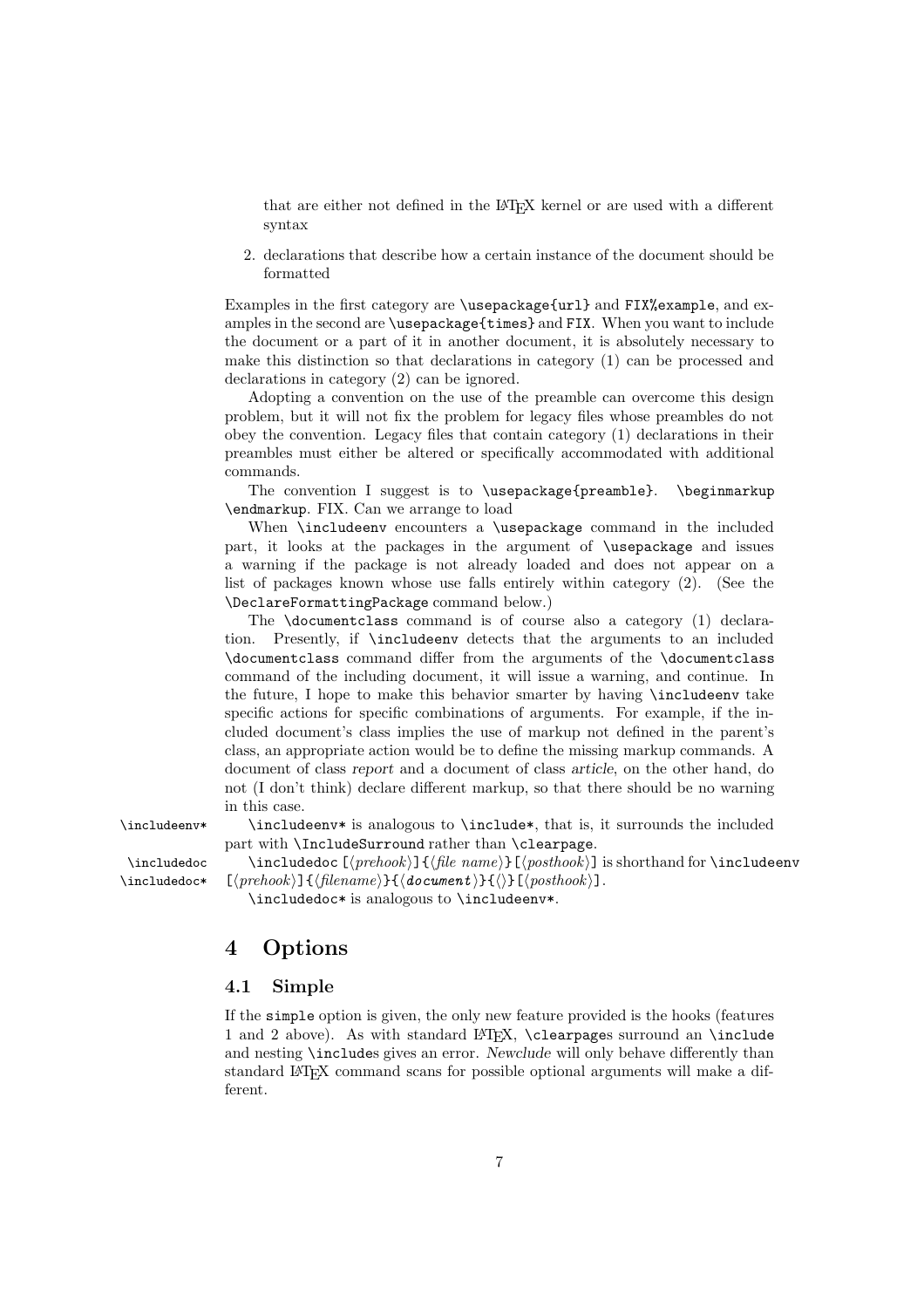## **4.2 Tag**

The tag option causes LAT<sub>EX</sub> to use just one aux file. This option, which is the default, works well. I am aware of the following two differences from the kernel's including system:

1. If the LATEX process is stopped during the processing of a part, all information normally stored in an aux file from that point in the document forward is lost. In the kernel's system, processing the document twice more would recover any aux information previously generated for parts.

If LATEX is always invoked in \nonstopmode (e.g., by AUC-TEX), then this difference is only going to occur when there are catastrophic errors that cause even \nonstopmode to terminate processing.

2. Other packages and classes that redefine kernel commands that write to \@auxout will cause problems.

The first difference must be accepted. The second difference can be removed on a case by case basis, by specifically coding compatibility with such packages and classes. I intend to do this. Here is a list of such packages and classes known to me:

 $\langle none\ so\ far\rangle$  If you discover any more for this list, please write me!

It's also very easy to revise the other package to be compatible with *newclude* as it is now. See section 6 below, which includes a list of relevant kernel commands.

#### **4.3 Allocate**

The second way (the allocate option) represents my first attempt at a solution, and until I am sure it has no advantages over tag under any circumstances, it will continue to be an option.

The allocate option causes LATEX to dynamically allocate TEX output streams to each part as they are needed. Streams are allocated when processing of the part begins, and are reclaimed after the ejection of the last page to which the part has contributed. Like the old system, a separate aux file is created for each part. The limitation of this implementation is that T<sub>E</sub>X only possesses 16 output streams. Each of the commands \tableofcontents, \listoffigures, \listoftables, \makeglossary, and \makeindex causes LATEX to use one output stream. The remainder (minus any streams required by packages and classes) are available for the including system. If  $n$  streams are available, the level of nesting possible is *n* − 1 minus the maximum number of parts that occur on the same page. For example, if 10 streams are available and the parts never appear on the same page (the old behavior required by the \clearpages), then 8 levels of nesting are possible (which is 8, not 7 more than with the old system). The maximum number of parts that may contribute the to same page is calculated with the same equation. Note: T<sub>EX</sub>'s page-breaking algorithm looks ahead until it has more than enough material to fill one page. You must count all the new aux files that are opened during a look-ahead as contributing to the page in question, even if some of the later ones do not actually contribute to the page after the break is chosen.

The allocate solution is itself implemented in two ways. The system either reserves a fixed number of output streams from the start, or will dynamically claim and free them as needed. The dynamic solution is the default. I do not see much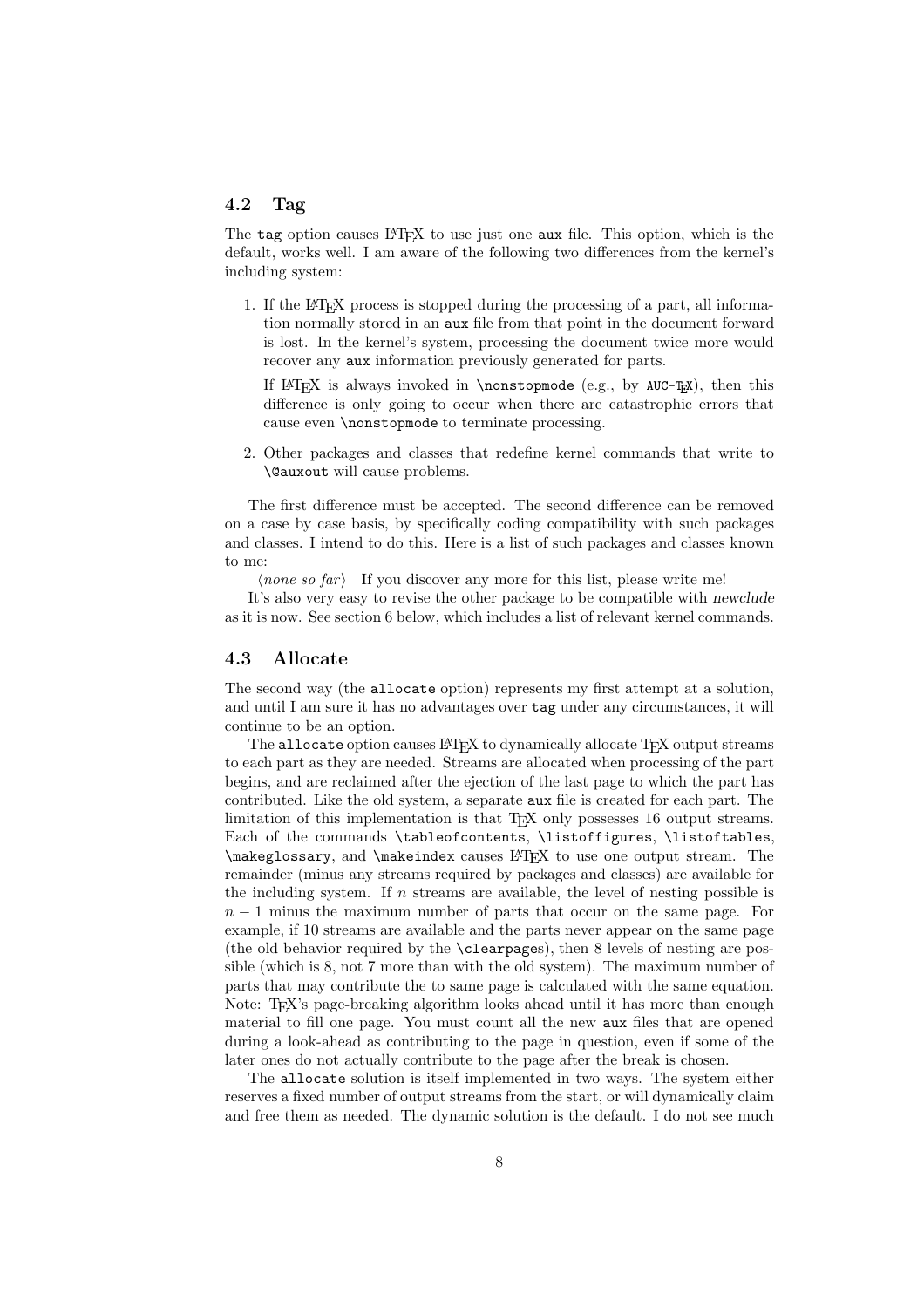use for the static solution at present. If the dynamic system claims streams that are later required, then it is simply a question of whether *newclude* or the other feature is going to signal an error about having no more streams to allocate.

## **5 Programmers' interface**

\IfAllowed \IfAllowed { $\{part\ name\}$ }{ $\{true\}$ }{ $\{false\}$ } executes  $\{true\}$  if  $\{part\ name\}$  is on the list of files to be included and  $\langle false \rangle$  otherwise. If there is no list, executes  $\langle true \rangle$ .

\IncludeName \IncludeName expands to the name of the part currently being processed. In

the toplevel source file, it will expand to \jobname. \ParentName \ParentName expands to the name of the part that includes the part currently being processed. In the toplevel source file, expanding **\ParentName** will generate

a warning and expand to \jobname (which is also what \IncludeName expands to).

FIX: root source file? toplevel? master? principle source? glossary!

\DeclareFormattingPackage \DeclareFormattingPackage { $\langle package \ name \rangle$ } declares  $\langle package \ name \rangle$  to be a package that only makes formatting declarations, that is, the effect of using it falls entirely within category  $(2)$ . If a formatting package occurs in a \usepackage declaration in the preamble of a part included by \includeenv, no warning will be given. An example of a formatting package is the *times* package. No facility is provided to distinguish the case when a package is used with or without certain package options, so do not declare a package as a formatting package unless it is so regardless of the options it is passed.

> If you send me the names of formatting packages, I will include them in the next release of *newclude*. Meanwhile, you may declare them in **newclude**.cfg. Do the same for your local formatting packages if you wish. It does no harm to declare a package as a formatting package more than once.

\ifSkipPreamble \SkipPreambletrue \SkipPreamblefalse \Disable \DisableAll

 $\Delta$   ${\langle tokens \rangle}$  provides a way to ignore additional commands when using \includeenv and friends. If you want to cause the macro \foo which takes no arguments to be entirely ignored in parts, issue the command \Disable{\let\ foo\relax} any time before including the parts you want to affect. If \foo takes one mandatory argument, write \let\foo\Gobble instead. If \foo takes one optional and one mandatory, write \let\foo\GobbleOM. And so on. For other examples, see the gobbling commands in the *moredefs* package (which *newclude* requires), or write your own.

The arguments to \Disable are accumulated and executed by the command \DisableAll, which is executed inside a group that contains a part when it is included.

There is no way to undo the effect of issuing a **\Disable** command.

## **6 How to play nicely with** *newclude*

To adapt a package or class for use with the tag option of *newclude*:

- 1. replace \immediate\write\@auxout with \@writeaux
- 2. replace \protected@write\@auxout with \protected@writeaux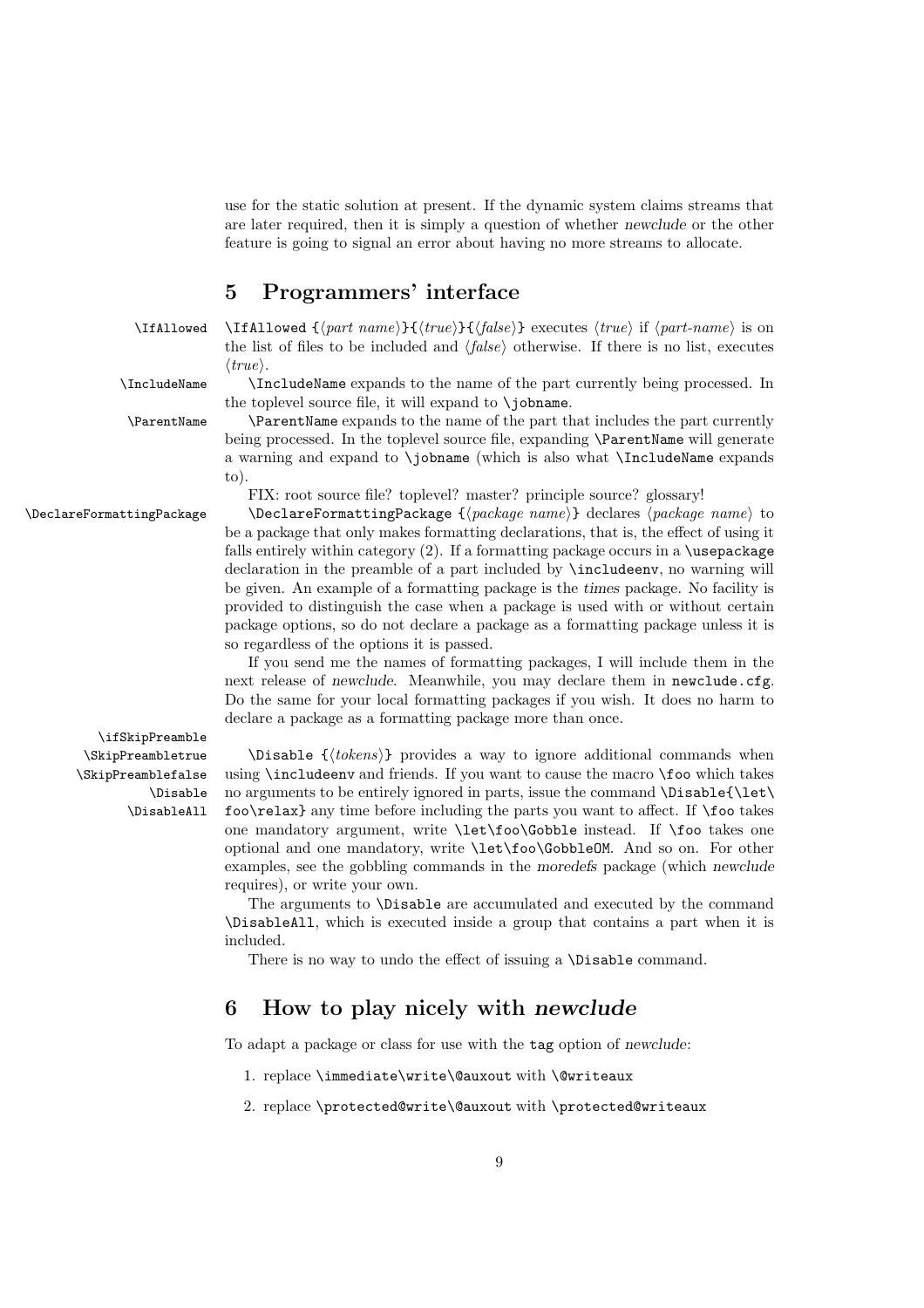3. add

```
\providecommand\@writeaux {%
 \immediate\write\@auxout
}
\providecommand\protected@writeaux {%
  \protected@write\@auxout
}
```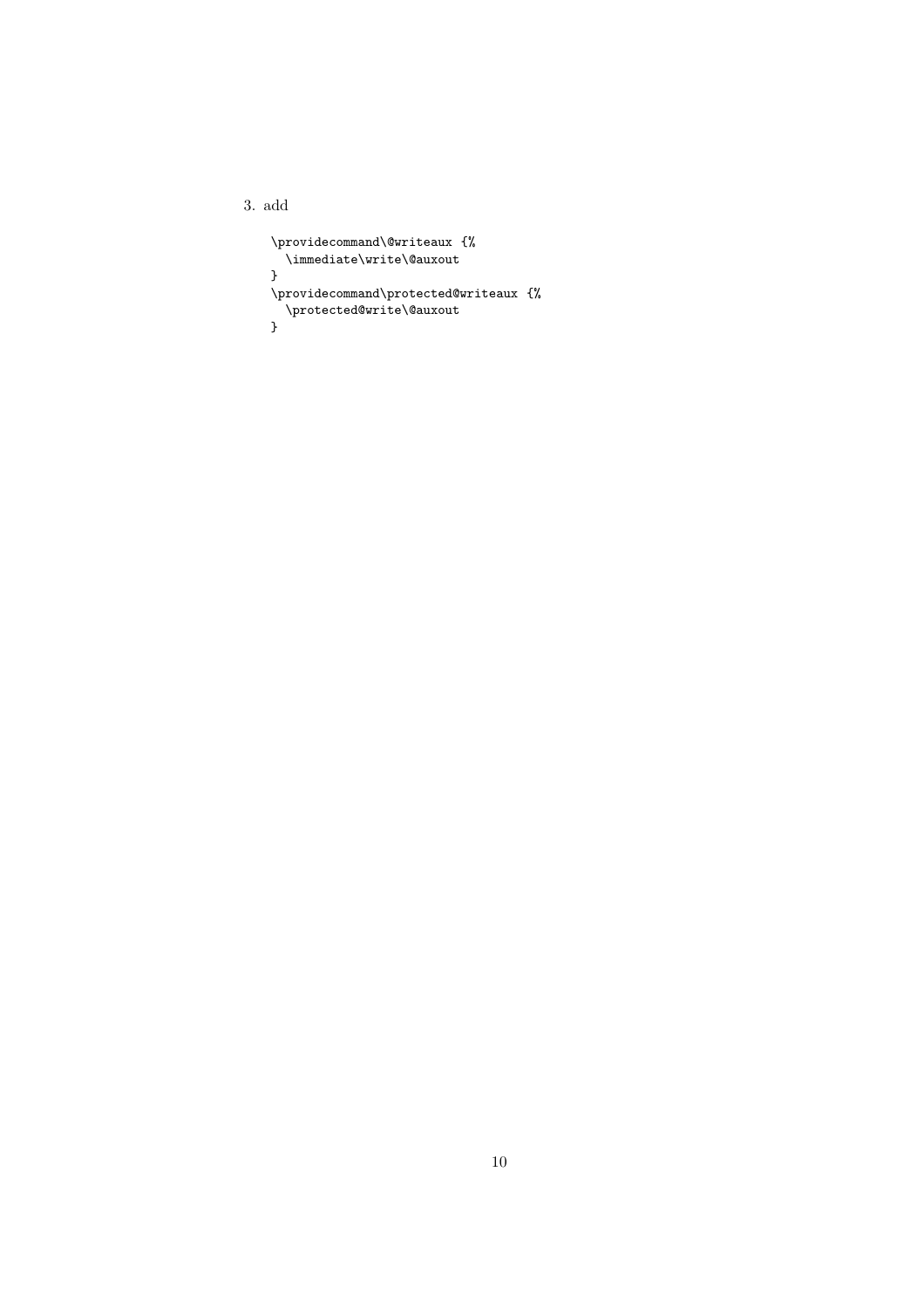# **Part II Implementation**

## **7 Version control**

```
\fileinfo
 \DoXUsepackagE
\HaveECitationS
   \fileversion
      \filedate
       \docdate
      \PPOptArg
                 These definitions must be the first ones in the file.
                  1 \def\fileinfo{A new system for including files (Frankenstein's backbone)}
                  2 \def\DoXPackageS {}
                  3 \def\fileversion{v2}
                  4 \def\filedate{1999/11/02}
                  5 \def\docdate{1999/11/02}
                  6 \edef\PPOptArg {%
                  7 \filedate\space \fileversion\space \fileinfo
                  8 }
```
If we're loading this file from a \ProcessDTXFile command (see the *compsci* package), then \JusTLoaDInformatioN will be defined; othewise we assume it is not (that's why the FunkY NamE).

If we're loading from \ProcessDTXFile, we want to load the packages listed in \DoXPackageS (needed to typeset the documentation for this file) and then bail out. Otherwise, we're using this file in a normal way as a package, so do nothing. \DoXPackageS, if there are any, are declared in the dtx file, and, if you're reading the typeset documentation of this package, would appear just above. (It's OK to call \usepackage with an empty argument or \relax, by the way.)

9 \makeatletter% A special comment to help create bst files. Don't change! 10 \@ifundefined{JusTLoaDInformatioN} {%

- 11 }{% ELSE (we know the compsci package is already loaded, too)
- 12 \UndefineCS\JusTLoaDInformatioN
- 13 \SaveDoXVarS
- 14 \eExpand\csname DoXPackageS\endcsname\In {%use \csname in case it's undefined
- 15 \usepackage{#1}%
- 16 }%
- 17 \RestoreDoXVarS
- 18 \makeatother
- 19 \endinput

```
20 }% A special comment to help create bst files. Don't change!
```
Now we check for LATEX2e and declare the LaTeX package.

```
21 \NeedsTeXFormat{LaTeX2e}
```

```
22 \ProvidesPackage{newclude}[\PPOptArg]
```
## **8 Review of the kernel's inclusion system**

One aux file is written to disk for the *principle source* and one for each of the included *parts*. The reason to have a separate ones for the parts is so that information from the last time the part was included is retained in subsequent runs even when the part is excluded by \includeonly. Suppose a part is processed once, and on a subsequent run its name is removed from the \includeonly list. This run will still read in the part's aux file, since the aux file of any part that was \included during the last run is always read. But the information therein is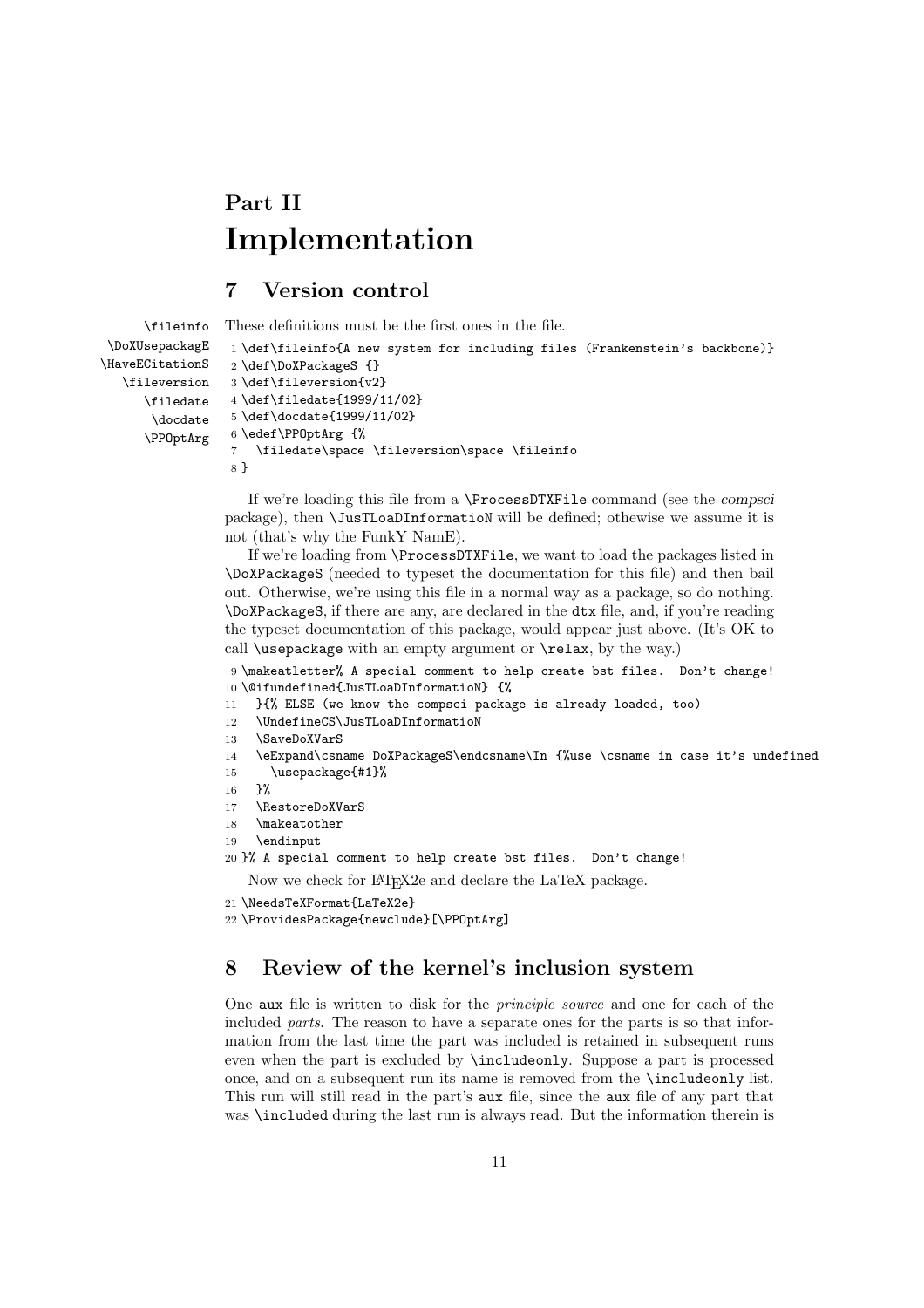not going to be regenerated in this run, since the part will not be processed. The main aux file is created anew with each run, so this information would be lost if it resided there.

To handle writing these multiple aux files, the kernel uses two of TEX's output streams. When a routine writes to an auxiliary file, it writes to \@auxout, which is \let to either \@mainaux, the aux file for the principle source, or \@partaux the aux file for all the parts each in turn.

When encountering an **\include** command, but before deciding whether or not to actually load the part, the kernel writes a command to \@mainaux that will load the part's aux file. The main aux file is loaded by \document, so that *all* aux files are read in every time the principle source is processed.

If a part is actually loaded, a *checkpoint* is written to the part's aux file consisting of a snapshot of the counters (a record of the values of all L<sup>AT</sup>EX counters). On the next run, if the part is not actually loaded, the information in its aux file has nevertheless already been processed by \document. Processing the checkpoint causes a macro to be defined that when invoked restores the counter state. When \include does not actually load a part it calls this checkpoint macro instead to alter the present counter state.

This system has pitfalls as well as benefits. It is useful to keep the bibliography, citations, cross references, and page numbers up to date in certain situations, but the results can be confusing sometimes, because checkpoints are not documented. (Perhaps this is remedied in the 2d edition of the LATEX manual.) How, besides reading the code, or finding out the hard way, is anyone supposed to guess that rearranging two "deactivated" \include statements in a principle source will bring havoc on the page numbers?

## **9 Discussion of** *newclude***'s inclusion system**

The simple removal of the \clearpages that surround an included part would cause a problem involving the delayed action of \write commands. Suppose a part ending with a \write command ends halfway down a page, and another \write occurs in the principle source immediately (or soon) after the inclusion. The first must be written to  $\qquad$   $\qquad$  and the second to  $\qquad$   $\qquad$  If we close \@partaux while the first \write is still pending, that is, before the current page has been shipped out, then the \write will be destined for a closed stream and therefore go to the log file and terminal. The \clearpages solve this by flushing all pending \writes. Then we can close \@partaux immediately and reopen \@mainaux.

Successful removal of the \clearpages can be accomplished either by having the entire document use just one auxiliary file, or by allocating additional output streams so that it becomes possible to avoid closing \@partaux until after the current page is shipped out when all the \write's to it have been completed.

## **10 Package initialization**

23 \RequirePackage{moredefs}

```
24 \InitCS\sc@t@a
```

```
25 \DeclareOption{simple} {%
```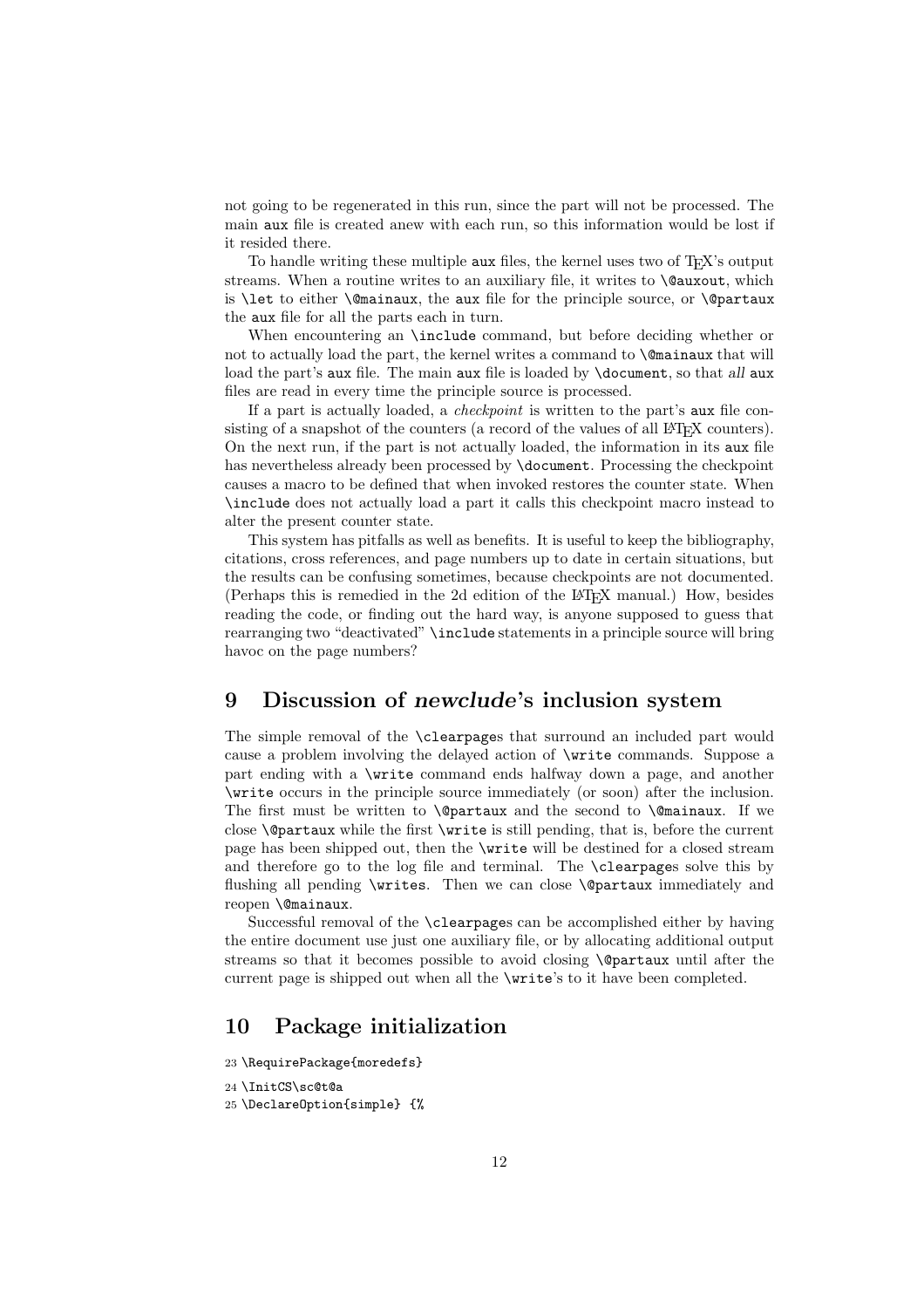```
26 \input{simple.sto}
27 \let\sc@t@a\endinput
28 }
29 %^^A\DeclareOption{group} {%
30 %^^A \AtEndOfPackage {\input{group.sto}}
31 \%<sup>2</sup>A}
32 \DeclareOption{tag} {%
33 \AtEndOfPackage {\input{tag.sto}}
34 }
35 \DeclareOption{allocate} {%
36 \AtEndOfPackage {\input{allocate.sto}}
37 }
38 \DeclareBooleanOptions{dynamic}{static}
39 \ExecuteOptions{tag}
40 \ProcessOptions
```
If the simple option has been given, end right here. \sc@t@a

## **11 Simple**

The above option processing causes the file simple.sto to be loaded when the simple is given. After it is loaded, processing stops. When the simple option is not given, *newclude* package code continues in section 12.

The simple option adds the optional argument to \include, and does nothing else.

\include I'm not really sure why the \relax is there; I'm imitating the kernel's command.

```
42 \defcommand\include {%
43 \relax
44 \ifnum\@auxout=\@partaux
45 \@latex@error{\string\include\space cannot be nested}\@eha
46 \else
47 \expandafter\@include
48 \fi
49 }
```
\@include

```
50 \defcommand\@include [2][] {%
51 \clearpage
52 \if@filesw
53 \immediate\write\@mainaux{\string\@input{#2.aux}}%
54 \overline{54}55 \@tempswatrue
56 \if@partsw
57 \@tempswafalse
58 \edef\reserved@b{#2}%
59 \@for\reserved@a:=\@partlist\do
60 {\ifx\reserved@a\reserved@b\@tempswatrue\fi}%
61 \setminusfi
62 \if@tempswa
63 \let\@auxout\@partaux
64 \if@filesw
```
\immediate\openout\@partaux #2.aux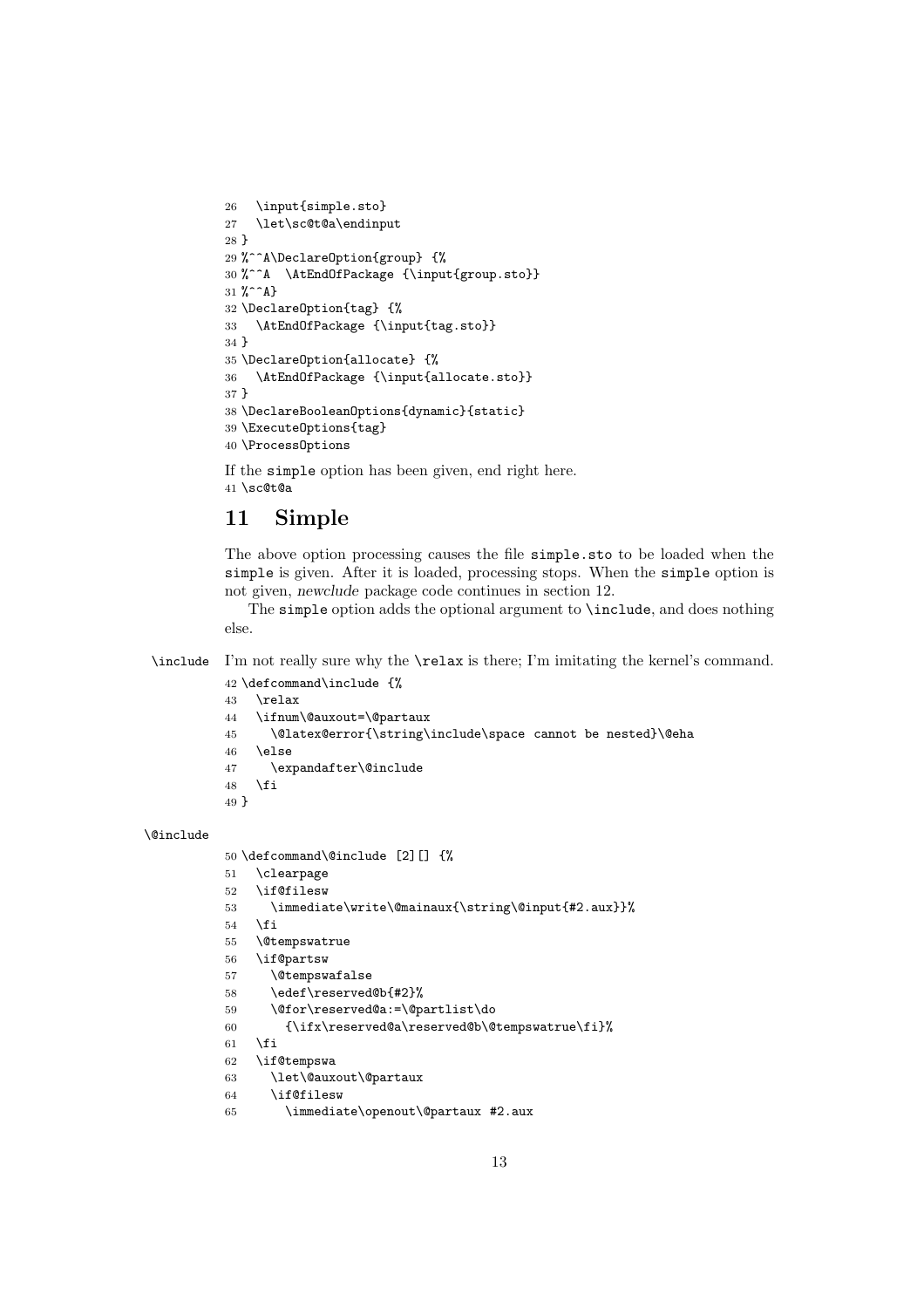```
66 \immediate\write\@partaux{\relax}%
67 \fi
All we did was change #1 to #2 and add the next line.
68 #1%
69 \@input@{#2.tex}%
70 \clearpage
71 \@writeckpt{#2}%
72 \if@filesw
73 \immediate\closeout\@partaux
74 \fi
75 \else
76 \@nameuse{cp@#2}%
77 \fi
78 \let\@auxout\@mainaux
79 }
```
## **12 Common**

The code in this section is common to the tag and allocate options.

```
\nc@t@a
Scratch variables.
                 \nc@t@b
                 \nc@t@c
81 \ReserveCS\nc@t@b
              \nc@toks@a
82 \ReserveCS\nc@t@c
                          80 \ReserveCS\nc@t@a
                          83 \newtokens\nc@toks@a
       \IncludeSurround
\DefaultIncludeSurround 84 \newcommand\DefaultIncludeSurround {%
                          85 \par
                          86 }
                          87 \newlet\IncludeSurround\DefaultIncludeSurround
        \c@IncludeDepth With nested \includes, we need some way for the various ones to distinguish
                          themselves, so we keep track of the nested depth with the IncludeDepth counter.
                          88 \newcounter{IncludeDepth} % starts at 0
              \IfAllowed
I think it's more efficient to define a macro for each included part on the list than
            \includeonly
it is to search through the list possibly twice for each one. Other opinions on
             \includeall
making this whole thing more efficient?
                              We are using the usual LATEX trick of undefined control sequences comparing
                          equally with \relax. Empty control sequences are not the same. Should be
                           followed by \langle true \; clause \rangle then \langle false \; clause \rangle.
                          89 \newcommand\IfAllowed [1] {%
                          90 \@firstoftwo
                          91 }
                          92 \newcommand\includeall {%
                          93 \let\includeonly\Gobble
                          94 }
                          95 \defcommand\includeonly [1] {%
                          96 \@partswtrue
                          97 % \DTypeout{INCLUDEONLY}%
```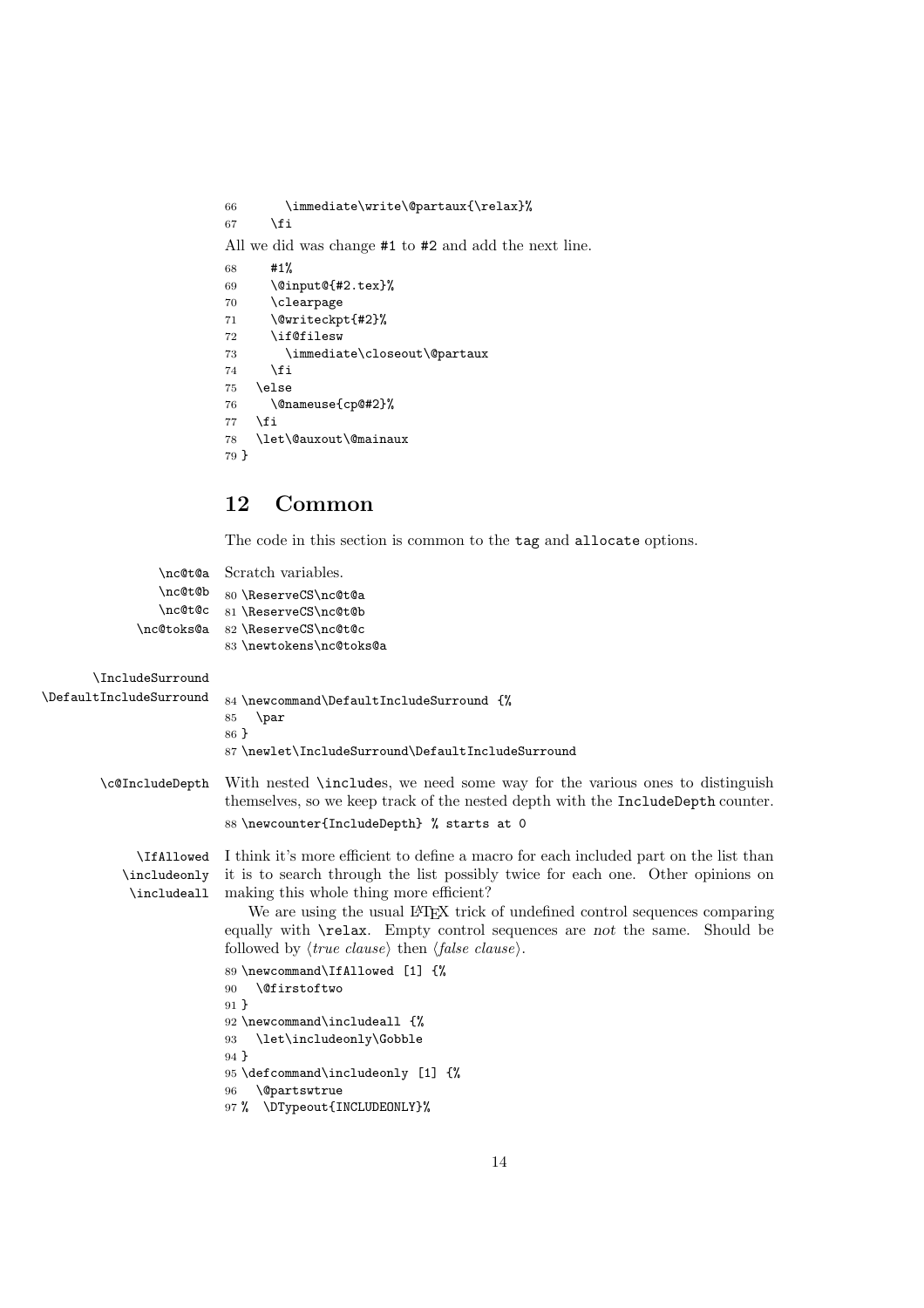```
98 \edef\@partlist {\zap@space#1 \@empty}%
99 \@for\nc@t@a:=\@partlist \do {%
100 \InitName*{nc@part@\nc@t@a}%
101 }%
102 \defcommand\IfAllowed [1] {% args: part-name
103 \@ifundefined{nc@part@##1} {%
104 % \DTypeout{##1 NOTALLOWED}%
105 \let\nc@t@c\@secondoftwo
106 }{% ELSE
107 % \DTypeout{##1 ALLOWED}%
108 \let\nc@t@c\@firstoftwo
109 }%
110 \nc@t@c
111 \frac{1}{6}112 % \DTypeout{ENDINCLUDEONLY}%
113 }
```
\include This is the principle user command. The scratch variable \nc@t@b contains what \include\* really surrounds the included file.

```
114 \def\include {%
115 \@ifstar {%
116 \let\nc@t@b\IncludeSurround
117 \nc@include
118 }{% ELSE
119 \let\nc@t@b\clearpage
120 \nc@include
121 }%
122 }
```
## **13 Experimental common**

```
\Disable
This allows the disabling hacks.
         \DisableAll
123 \ReserveCS\DisableAll
                      124 \newcommand\Disable [1] {%
                      125 \g@addto@macro\DisableAll{#1}%
                      126 }
                          We start with considering how to quit inputting a file. The idea is to make
                      the \end{document} command of the part call \endinput. But there is a hitch
                      that characters on the line after the \end{document} get inserted when you don't
                      want them to. To beat that limitation, we have to do some work.
\nc@radical@shutdown We will add a bunch of commands to this macro, with the idea of \catcodeing
                      everything and its brother to a comment. This would be a brute force method!
                      127 \ReserveCS\nc@radical@shutdown
                      First log a message that we're about to do some crazy things. In case something
                      goes wrong, this might help.
                      128 \addto@macro\nc@radical@shutdown {%
                     129 \MonsterInfo{newclude}
                     130 {\protect\nc@radical@shutdown\space beginning}}
```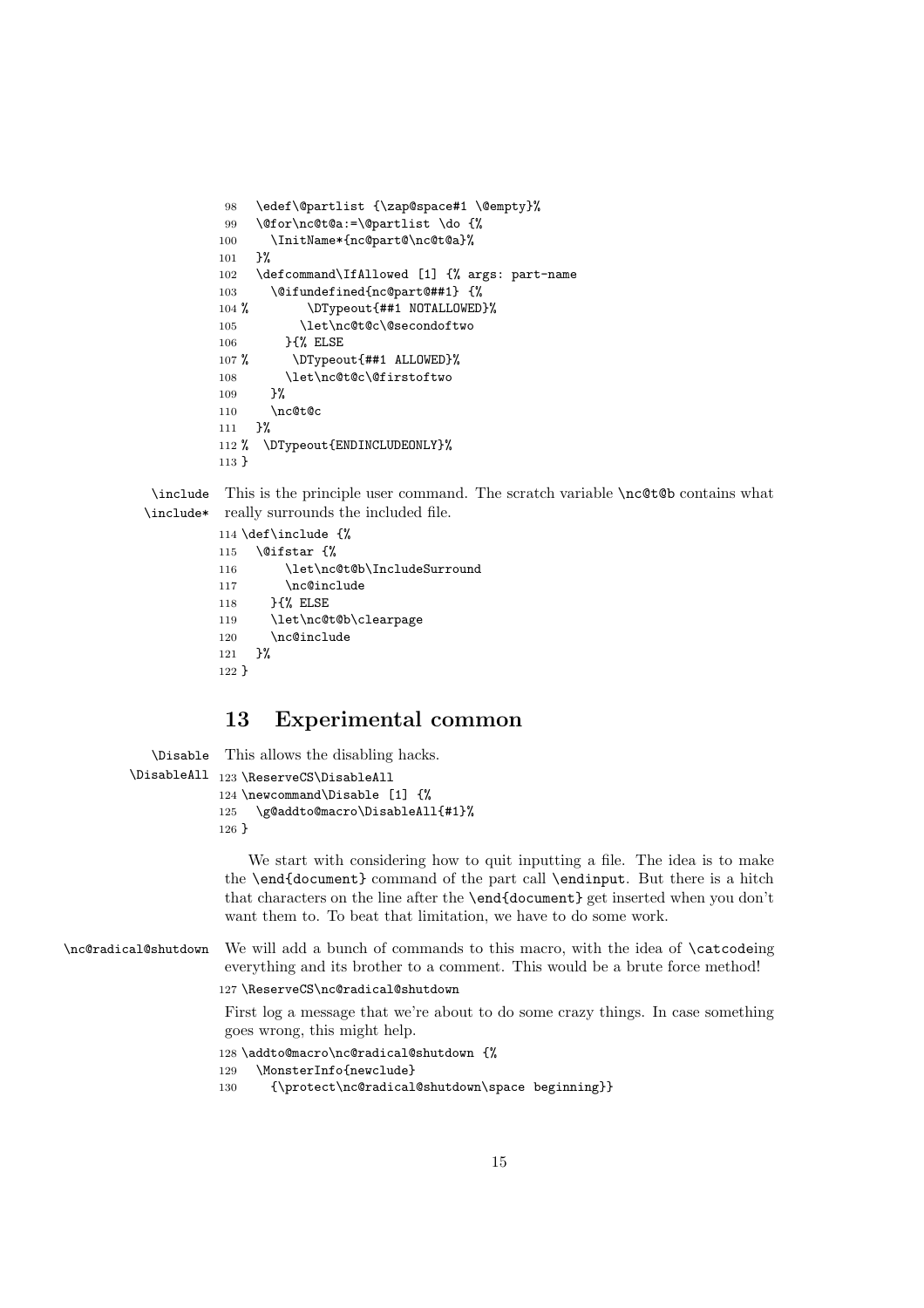Now we start adding \catcode commands. These first two should be redundant; but just in case someone changed things. . . .

```
131 \addto@macro\nc@radical@shutdown{\catcode'\%=14} % 14 = comment
132 \addto@macro\nc@radical@shutdown{\catcode'\^=7} % 7 = superscript
```
\nc@disable@char Next, we define a command we weill use in a loop in a moment.

133 \newcommand\nc@disable@char[1] {% 134 \addto@macro\nc@radical@shutdown 135 {\catcode'#1=14}} % 14 = comment

The following list contains every keyboard char except these three, which are treated specially: %#. The first is already a comment, and we handle the second in a moment. Each character in the following list is \catcoded to a comment:

 \@tfor\sc@t@a:=abcdefghijklmnopqrstuvwxyz% ABCDEFGHIJKLMNOPQRSTUVWXYZ%  $^{\sim}$ !@\$&\*()\_+-=[]|/?.,<>% 1234567890%

140 ''";:% 141  $\{\{\}\}\$  , this is really the chars " $\{\}$ " and space 142 \do {\expandafter\nc@disable@char\sc@t@a}

We add  $\#$  separately, because it's tricky or impossible to put it into the list we just used.

143 \nc@disable@char\#

We end the macro with \endinput. This has to come after all the previous, otherwise, TEX goes ahead and reads to the end of the line immediately, with regular catcodes. This is a good theory, I'm not sure it's necessary.

144 \addto@macro\nc@radical@shutdown{\endinput}

```
c@radical@shutdown@aftergroup We need to use \nc@radical@shutdown this way.
```

```
145 \newcommand\nc@radical@shutdown@aftergroup {%
146 \aftergroup\nc@radical@shutdown
147 }
```
\includedoc

```
\includedoc* 148 \newcommand\includedoc {%
                 149 \md@check@star
                 150 \Expand \sc@star@nothing\In {%
                 151 \IncludeEnv##1{document}{}%
                 152 }%
                 153 }
\includedocskip
\includedocskip* 154 \neqcommand\includedocskip {%
                 155 \md@check@star
                 156 \Expand \sc@star@nothing\In {%
                 157 \IncludeEnvSkip##1{document}{}%
                 158 }%
                 159 }
    \IncludeEnv
```
\nc@includeenv 160 \newcommand\IncludeEnv [2] {% args: environment instance \nc@@includeenv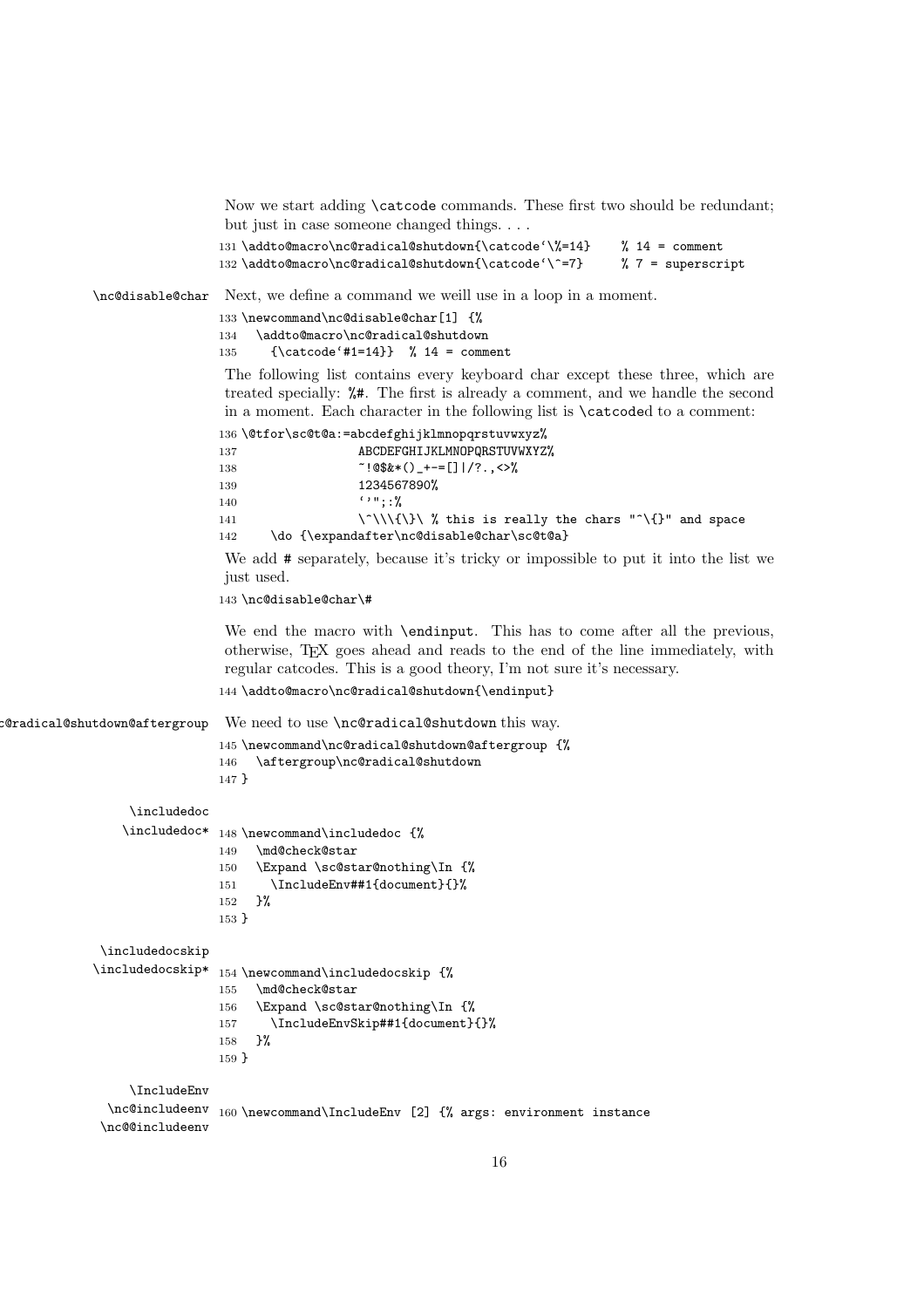```
161 \md@check@star
162 \@ifnextchar [ {% ^^A for Emacs: ]
163 \nc@includeenv{#1}{#2}%
164 }{% ELSE
165 \nc@includeenv{#1}{#2}[]%
166 }%
167 }
168 \NewName{nc@includeenv} {#1#2[#3]} {% args: environment instance [prehook]
169 \@ifnextchar [ {% ^^A for Emacs: ]
170 \nc@@includeenv {#1}{#2}{#3}%
171 }{% ELSE
172 \nc@@includeenv {#1}{#2}{#3}[]%
173 }%
174 }
175 \NewName{nc@@includeenv} {#1#2#3[#4]} {% args: environment instance prehook [posthook]
176 \begingroup
177 \DisableAll
178 \let\documentclass\GobbleOM
179 \let\usepackage\GobbleOM
180 \expandafter\def\csname end#1\endcsname {%
181 \makeatletter
182 % POSTHOOK
183 \nc@radical@shutdown@aftergroup
184 }%
185 \expandafter\def\csname #1\endcsname {} % PREHOOK
186 \endgroup
187 \par
188 \Expand \sc@star@nothing\In {%
189 \include##1{#2}%
190 }%
191 }
192 \NewName {nc@@includeenvskip} {#1#2#3[#4]} {% args: environment instance prehook [posthook]
193 \begingroup
194 \DisableAll
195 \expandafter\def\csname end#1\endcsname {%
196 \makeatletter
197 % POSTHOOK
198 \nc@radical@shutdown@aftergroup
199 }%
200 \expandafter\def\csname #1\endcsname {} % PREHOOK
201 \long\def\documentclass ##1\begin{document}{%
202 \begingroup
203 \def\@currenvir{document}%<br>204 }
204205 \endgroup
206 \perppar
207 #1%
208 }
```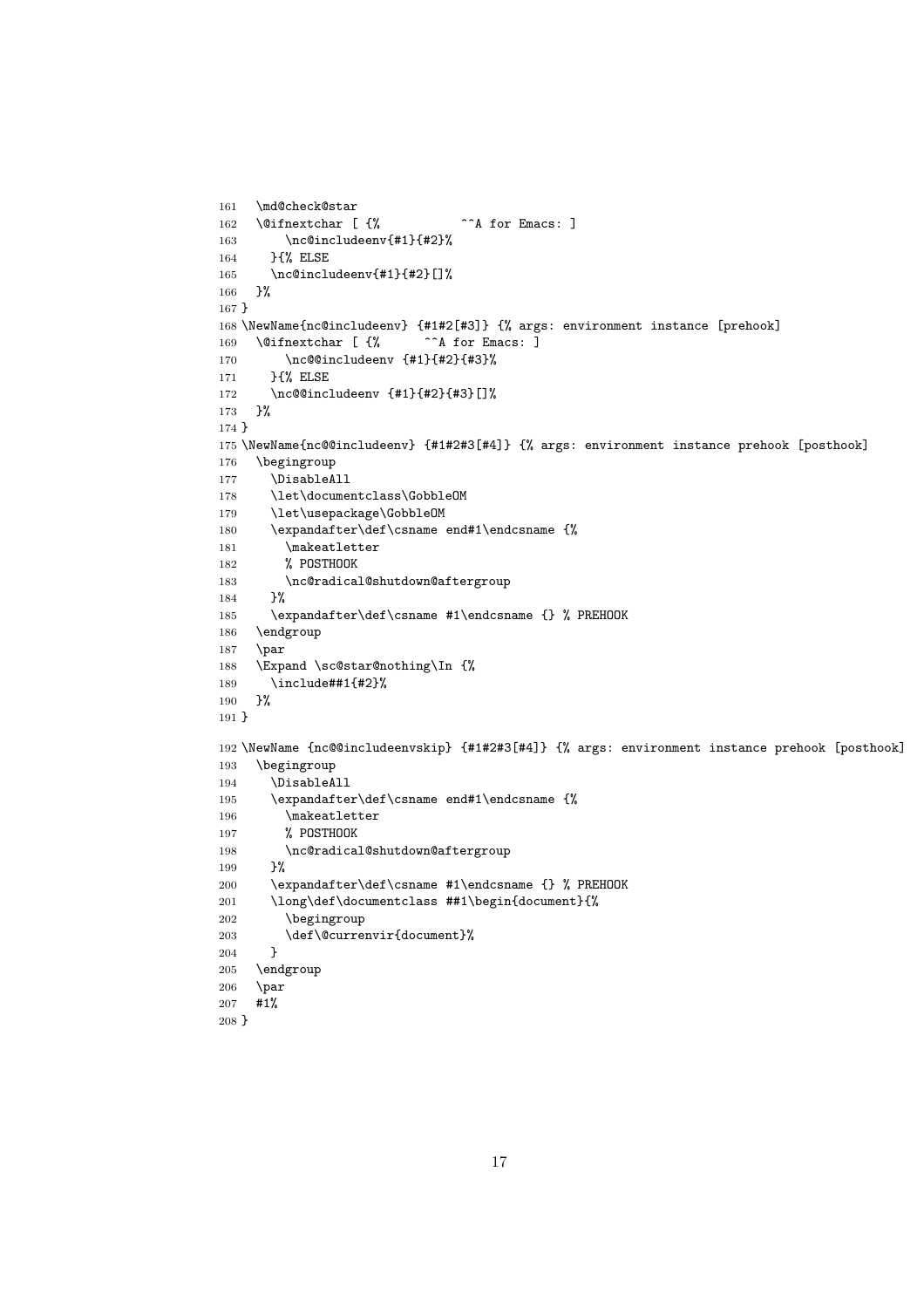## **14 Tag**

The code in this section is processed when the tag package option is given (or, because the tag option is the default, when no package options are given.)

## **14.1 Writing to** \@auxout

*To do: Might I need to do \let\ protect\ @unexpandable@ protect instead of \noexpand, in the def of \\ protected@ writeaux?*

\nc@writeaux@main The main versions are exactly the same as what they replaced.

| \nc@protected@writeaux@main | 209 \newcommand \nc@writeaux@main {%          |
|-----------------------------|-----------------------------------------------|
|                             | \immediate\write\@auxout<br>210               |
|                             | $211$ }                                       |
|                             | 212 \newcommand\nc@protected@writeaux@main {% |
|                             | \protected@write\@auxout<br>213               |
|                             | $214$ }                                       |

\nc@protected@writeaux@aux

\nc@writeaux@aux When you remove the \immediate, you have to expand whatever's in the argument at the time you invoke \write. \IncludeName and \@percentchar, and other exandables in  $\#2$  will get expanded now. The **\@percentchar** and the  $\hat{ }$  s are there because lines written to \@auxout must be on lines by themselves to satisfy BIBT<sub>E</sub>X. The ^^Js write newlines, and the **\@percentchar** eliminates a newline when the aux file is read in again later. Accommodating  $BIBT_FX$  requires special consideration several times below as well.

```
215 \newcommand\nc@writeaux@aux [1] {% args: write-text
216 \eExecute {%
217 \write\@auxout{\string\@auxtag{\IncludeName}{\@percentchar^^J#1^^J}}%
218 }%
219 }
220 \newcommand\nc@protected@writeaux@aux [2] {% args: init-hook write-text
221 \protected@write\@auxout{#1}{\string\@auxtag{\IncludeName}{\@percentchar^^J#2^^J}}%
222 }
```
\@writeaux We start with the main versions. We don't reserve the control sequences \@protected@writeaux \@writeaux and \protected@writeaux because the hack to adapt other packages might have already defined it with \providecommand. 223 \let\@writeaux\nc@writeaux@main 224 \let\protected@writeaux\nc@protected@writeaux@main

#### **14.2 Kernel redefinitions**

```
\@bibitem
These are simple redefinitions of kernel functions. The changes are the substitu-
    \@lbibitem
tions for the writing commands described above.
        \label
225 \defcommand*\@bibitem [1] {%
       \text{Qciter } 226\bibliography 227
       \nocite 228
\lambdaaddtocontents 229
                     \item
                      \if@filesw
                       228 \@writeaux{\string\bibcite{#1}{\the\value{\@listctr}}}%
                     \chifi
                230 \ignorespaces
                231 }
                232 \DefName*{@lbibitem} {[#1]#2} {%
```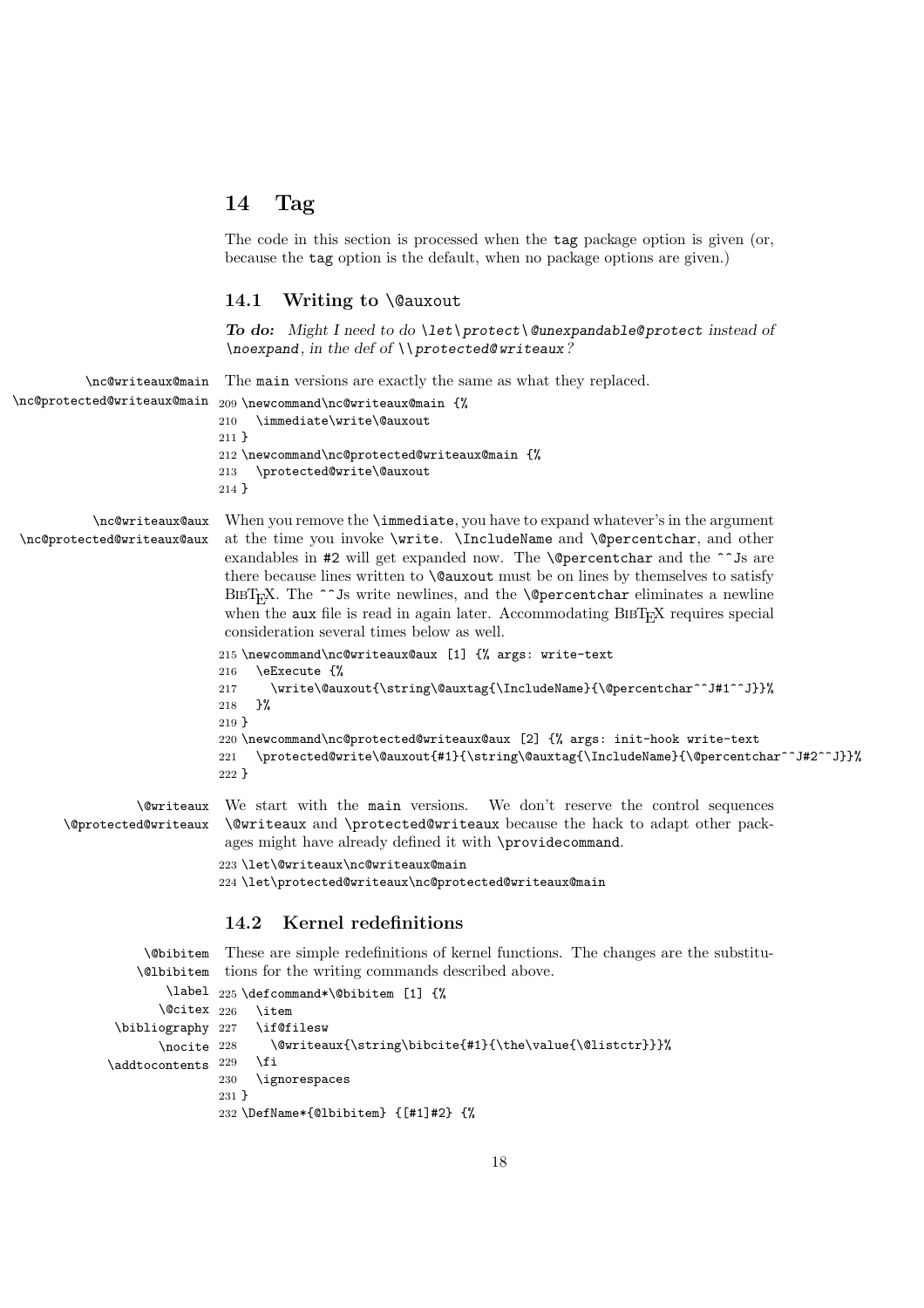```
233 \item[\@biblabel{#1}\hfill]%
234 \if@filesw
235 \begingroup
236 \let\protect\noexpand
237 \@writeaux{\string\bibcite{#2}{#1}}%
238 \endgroup
239 \fi
240 \ignorespaces
241 }
242 \defcommand*\label [1] {%
243 \@bsphack
244 \protected@writeaux{}{\string\newlabel{#1}{{\@currentlabel}{\thepage}}}%
245 \@esphack
246 }
247 \defcommand\addtocontents [2] {%
248 \protected@writeaux
249 {
250 \let\label\Gobble
251 \let\index\Gobble
252 \let\glossary\Gobble
253254 {\string\@writefile{#1}{#2}}%
255 }
256 \DefName*{@citex} {[#1]#2} {%
257 \let\@citea\@empty
258 \@cite {%
259 \@for\@citeb:=#2\do {%
260 \Ccitea
261 \def\@citea{,\penalty\@m\ }%
262 \edef\@citeb{\expandafter\@firstofone\@citeb}%
263 \if@filesw
264 \@writeaux{\string\citation{\@citeb}}%
265 \fi
266 \@ifundefined{b@\@citeb} {%
267 \mbox{\reset@font\bfseries ?}%
268 \G@refundefinedtrue
269 \@latex@warning
270 {Citation '\@citeb' on page \thepage \space undefined}%
271 }{% ELSE
272 \hbox{\csname b@\@citeb\endcsname}%
273 }%
274 }%
275 }{#1}% second arg to \@cite
276 }
277 \defcommand*\bibliography [1] {%
278 \if@filesw
279 \@writeaux{\string\bibdata{#1}}%
280 \fi
281 \@input@{\jobname.bbl}%
282 }
283 \defcommand*\bibliographystyle [1] {%
284 \ifx\@begindocumenthook\@undefined\else
285 \expandafter\AtBeginDocument
286 \fi
```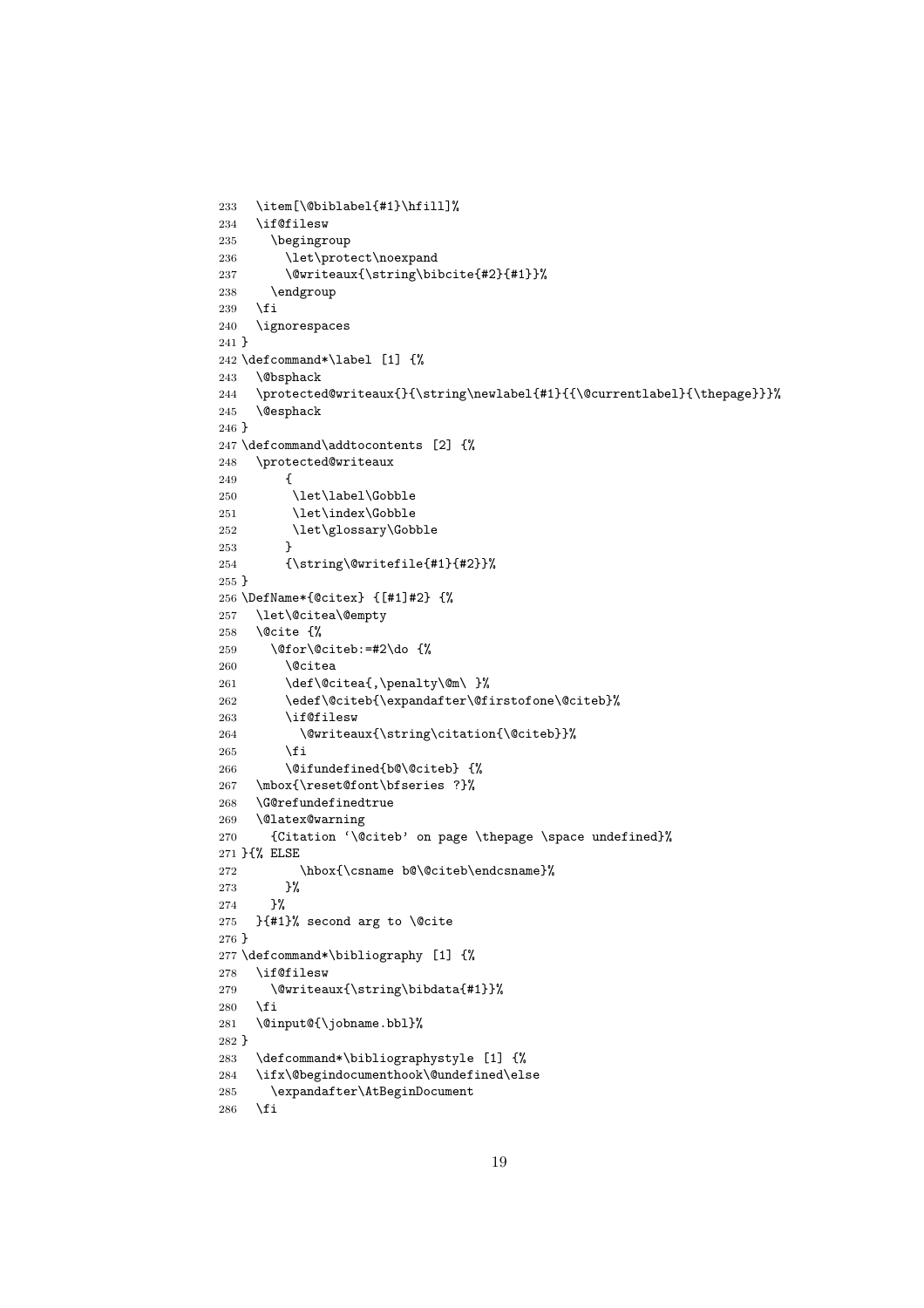```
287 {\if@filesw
288 \@writeaux{\string\bibstyle{#1}}%
289 \fi}%
290 }
291 \defcommand*\nocite [1] {%
292 \@bsphack
293 \@for\@citeb:=#1\do {%
294 \edef\@citeb{\expandafter\@firstofone\@citeb}%
295 \if@filesw
296 \@writeaux{\string\citation{\@citeb}}%
297 \fi
298 \@ifundefined{b@\@citeb} {%
299 \G@refundefinedtrue
300 \@latex@warning{Citation '\@citeb' undefined}%
301 }{}%
302 }%
303 \@esphack
304 }
```
## **14.3 Checkpoints**

 $\Diamond$ writeckpt The  $\Diamond$ charlb,  $\Diamond$ charrb, and  $\Diamond$  percentchar stuff is to satisfy BIBT<sub>E</sub>X (see \@wckptelt above).

```
305 \defcommand*\@writeckpt [1] {%
306 \if@filesw
307 \write\@auxout{\string\@setckpt{#1}\@charlb\@percentchar}%
308 {\let\@elt\@wckptelt
309 \cl@@ckpt}%
310 \write\@auxout{\@charrb}%
311 \fi
312 }
313 \defcommand\@wckptelt [1] {%
314 \write\@auxout{\string\setcounter{#1}{\the\@nameuse{c@#1}}}%
315 }
```
## **14.4 Including**

```
\IncludeName
       \ParentName
316 \newcommand\IncludeName {%
\nc@includename@<N> 317 \@nameuse{nc@includename@\theIncludeDepth}%
                   318 }
                   319 \newcommand\ParentName {%
                   320 \ifnum\value{IncludeDepth}= 0
                   321 \jobname
                   322 \FrankenWarning{newclude}{Requested name of parent of principle source}%
                   323 \else
                   The incrementation of the IncludeDepth counter is local to the group.
                   324 \begingroup
                   325 \advance\c@IncludeDepth by \m@one
                   326 \@nameuse{nc@includename@\theIncludeDepth}%
                   327 \endgroup
                   328 \fi
```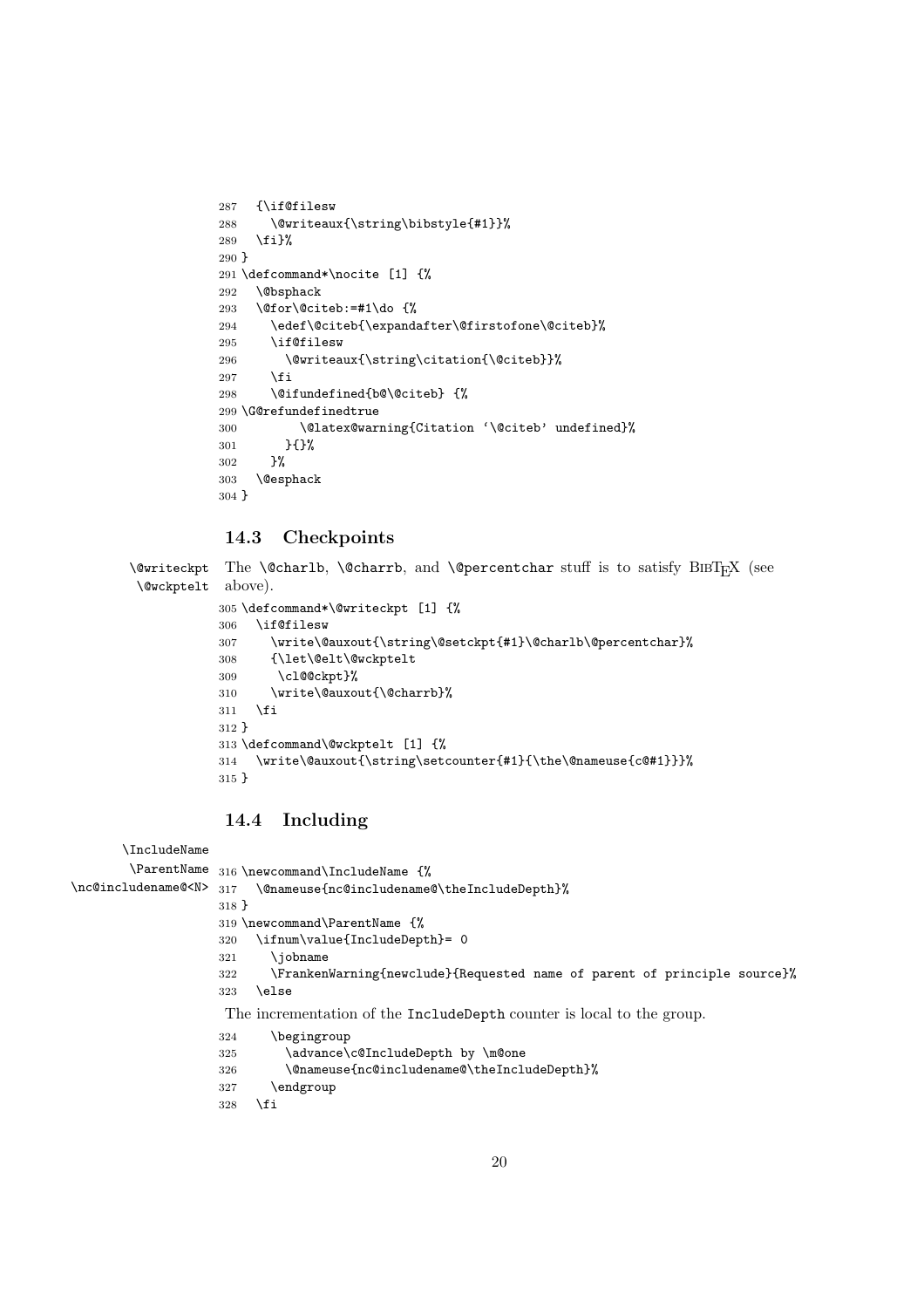```
329 }
330 \NewName {nc@includename@0} {} {\jobname}
```

```
\nc@include
To do: dox
\nc@@include
           331 \newcommand\nc@include [2][] {% args: hook filename
               \@ifnextchar [ {%]
            333 \nc@@include{#1}{#2}%
            334 }{% ELSE
            335 \nc@@include{#1}{#2}[]%
            336 }%
            337 }
            338 \NewName{nc@@include}{#1#2[#3]} {% args: prehook filename posthook
            339 \IfAllowed{#2} {%
            340 \nc@t@b % surround the \include with something
            341 \stepcounter{IncludeDepth}%
            342 \DefName*{nc@includename@\theIncludeDepth} {} {#2}%
            343 \let\@writeaux\nc@writeaux@aux
            344 \let\protected@writeaux\nc@protected@writeaux@aux
            Now execute the text of the optional argument to \include.
            345 #1%
            346 \@input@{#2.tex}%
            347 #3%
            348 \@writeckpt{#2}%
            349 \let\@writeaux\nc@writeaux@main
            350 \let\protected@writeaux\nc@protected@writeaux@main
            We mustn't restore the counter before we have finished using it.
            351 \addtocounter{IncludeDepth}{\m@ne}%
```

```
352 \nc@t@b % surround the \include with something
353 }{% ELSE
```
If the file is not allowed, we don't load it and do two things instead. We execute the part's checkpoint, then we write out the part's auxcommands and checkpoint again. We must handle the case when the auxcommands isn't defined; but the checkpoint will always be defined.

```
354 \@ifundefined{cp@#2} {%
355 % \DTypeout{No information on part [#2]!}%
356 }{% ELSE
357 \@nameuse{cp@#2}%
358 \if@filesw%
359 \nc@write@auxcommands{#2}%
360 \nc@write@ckpt{#2}%
361 \fi% different control of the set of the set of the set of the set of the set of the set of the set of the set of the set of the set of the set of the set of the set of the set of the set of the set of the set of the s
362 }% if@undefined
363 }% IfAllowed
364 }%
```
\nc@write@auxcommands \nc@write@ckpt

```
To do: dox
```
\meaning produces catcode 12's for all chars except spaces which are 10. Begin making definitions with  $\c{ \^M=12}$  (other).

\begingroup

 \catcode'\^^M=12 %% double percents mean they're there only because of the catcode %%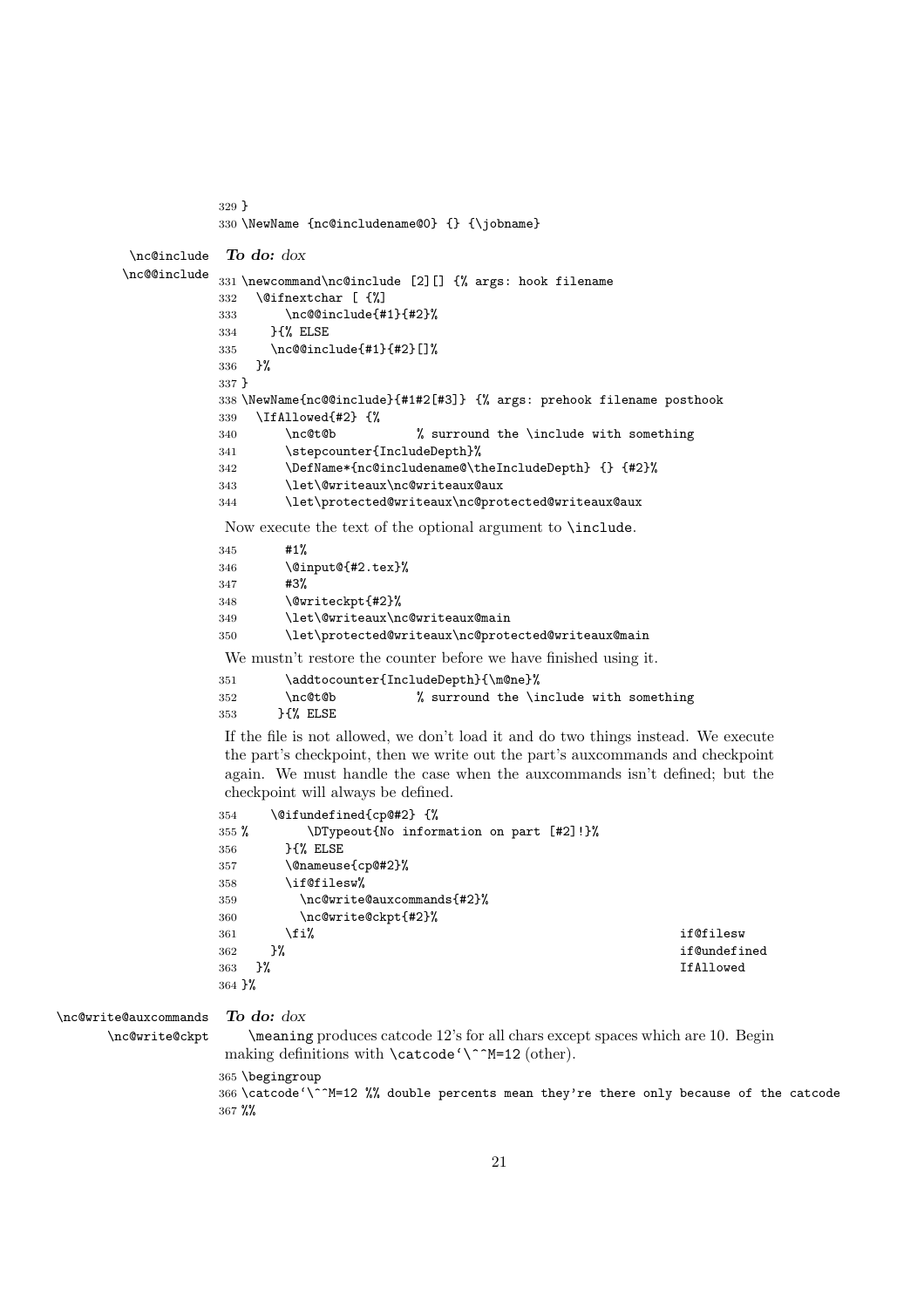```
368 \Global\DefName*{nc@write@auxcommands} {#1} {% args: partname
            369 \@ifundefined{nc@auxcommands@#1} {%
            370 }{% ELSE
            371 \write\@auxout{\string\@auxtag{#1}\@charlb\@percentchar}%
            372 \EExpand*\csname nc@auxcommands@#1\endcsname\In {%
            373 \edef\nc@t@a {%
            374 \expandafter\strip@prefix\meaning ##1%
            375 }%
            376 }%
            377 \edef\nc@t@a {\expandafter\nc@strip@M\nc@t@a\@nil}%
            378 % \DTypeout{The auxcommands: \meaning\nc@t@a}%
            379 \begingroup %%
            380 \catcode'\^^M=12 % other
            381 \nc@for\nc@t@b:=\nc@t@a\do {%
            382 % \DTypeout{auxcommand ITEM: \meaning\nc@t@b}%
            383 \EExpand\nc@t@b\In {%
            384 \write\@auxout{##1}%
            385 }%
            386 }%
            387 \endgroup %%
            388 \write\@auxout{\@charrb}%
            389 }%
            390 }%%
            391 \Global\DefName*{nc@write@ckpt} {#1} {% args: partname
            392 \write\@auxout{\string\@setckpt{#1}\@charlb\@percentchar}%
            393 \EExpand*\csname cp@#1\endcsname\In {%
            394 \edef\nc@t@a {%
            395 \expandafter\strip@prefix\meaning ##1%
            396 }%
            397 }%
            398 \edef\nc@t@a {\expandafter\nc@strip@M\nc@t@a\@nil}%
            399 \begingroup %%
            400 \catcode' \^M=12 % other401 \nc@for\nc@t@b:=\nc@t@a\do {%
            402 % \DTypeout{checkpoint ITEM: \meaning\nc@t@b}%
            403 \EExpand\nc@t@b\In {%
            404 \write\@auxout{##1}%
            405 }%
            406 }%
            407 \endgroup %%
            408 \write\@auxout{\@charrb}%
            409 }%%
    \nc@for \nc@for is like the kernel's \@for but divides its list at ^^M<sub>12</sub> instead of ,.
 \nc@forloop
410 \Global\NewName{nc@for} {#1:=#2\do#3} {% FIX (what?)
\nc@iforloop 411
                 \expandafter \def %%
            412 \expandafter \@fortmp %%
            413 \expandafter {#2}%
            414 \ifx\@fortmp\@empty \else %%
            415 \expandafter\nc@forloop#2^^M\@nil^^M\@nil\@@#1{#3}%
            416 \fi \frac{1}{2}%
            417 }%%
```

```
418 \Global\NewName{nc@forloop} {#1^^M#2^^M#3\@@#4#5} {%
419 \def#4{#1}%
```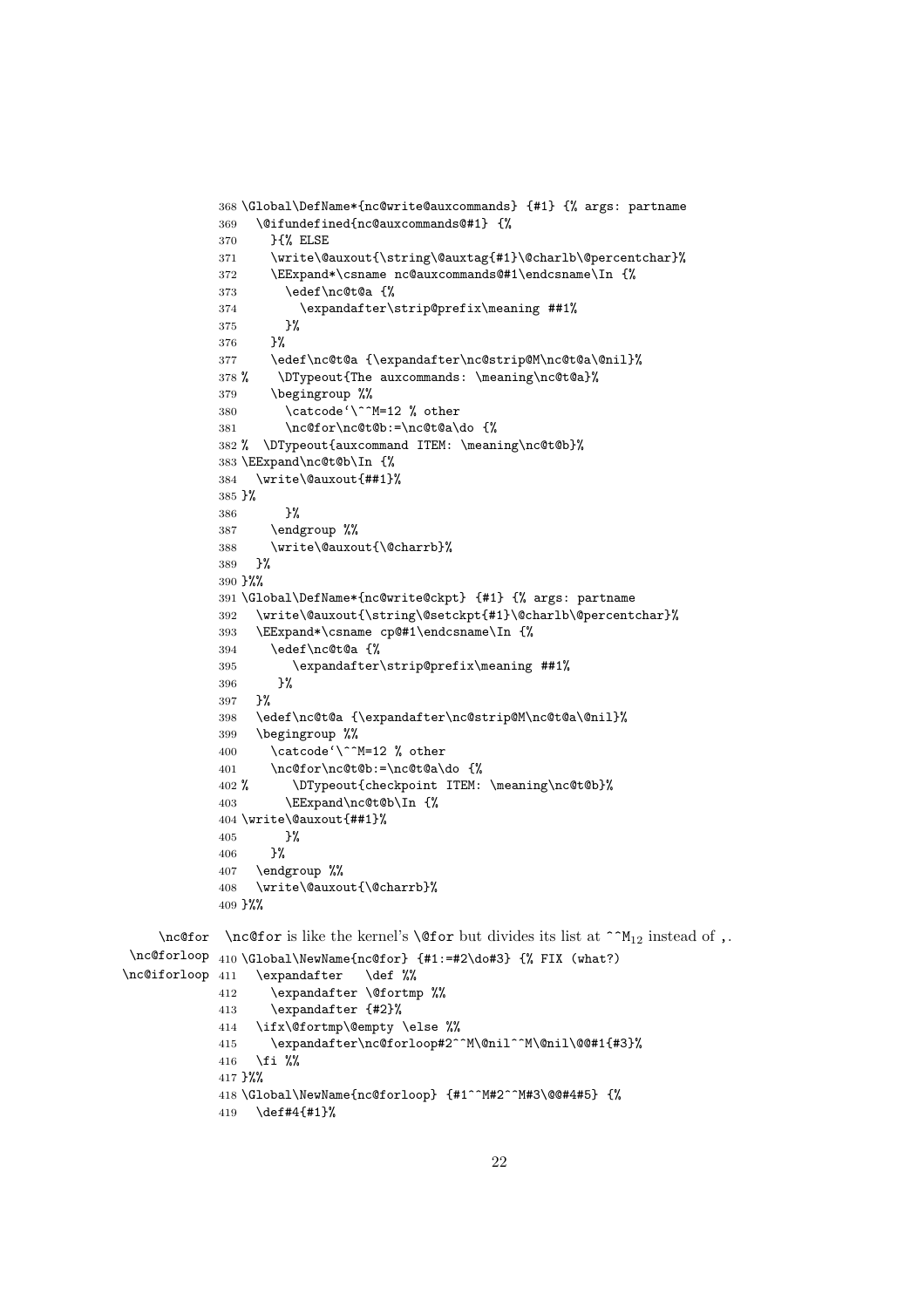```
420 \ifx #4\@nnil \else %%
           421 #5%
           422 \def#4{#2}%
           423 \ifx #4\@nnil \else %%
           424 #5%
           425 \nc@iforloop #3\@@#4{#5}%
           426 \fi %%
           427 \fi %%
           428 }%%
           429 \Global\NewName{nc@iforloop} {#1^^M#2\@@#3#4} {%
           430 \def#3{#1}%
           431 \ifx #3\@nnil %%
           432 \expandafter\@fornoop %%
           433 \else %%
           434 #4%
           435 \relax %%
           436 \expandafter\nc@iforloop %%
           437 \fi %%
           438 #2\@@#3{#4}%
           439 }%%
\n\cdot This strips a final \hat{M}_{12} from its argument.
                To do: I think this could be built in to \nc@ for.
           440 \Global\NewName{nc@strip@M} {#1^^M\@nil} {#1}%%
            Finish making definitions with \catcode'^M=12.
           441 \endgroup
   \@auxtag
We both execute and save.
  \@@auxtag
                To do: efficiency? check only once, then redefine auxtag?
                To do: dox
                .
               I could use \EExpand\In for clarity, but I go for efficiency on this crucial macro.
               Begin making definitions with \catcode'\^^M=12 (other).
           442 \begingroup
           443 \catcode'\^^M\active %% double percents mean they're there only because of the catcode
           444 %%
           445 \Global\NewName*{@auxtag} {#1} {% args: partname
           446 \begingroup %%
           447 \catcode'\^^M\active %%
           448 \@@auxtag{#1}%
           449 }%%
           450 \Global\NewName*{@@auxtag} {#1#2} {% args: partname auxcommands
           451 \@ifundefined {nc@auxcommands@#1} {%
           452 \nc@toks@a={#2}%
           453 }{% ELSE
           454 \expandafter \nc@toks@a %%
           455 \expandafter \expandafter %%
           456 \expandafter {\csname nc@auxcommands@#1\endcsname#2}%
           457 }%
           458 \expandafter\xdef\csname nc@auxcommands@#1\endcsname{\the\nc@toks@a}%
           459 #2%
           460 \endgroup %%
           461 }%%
```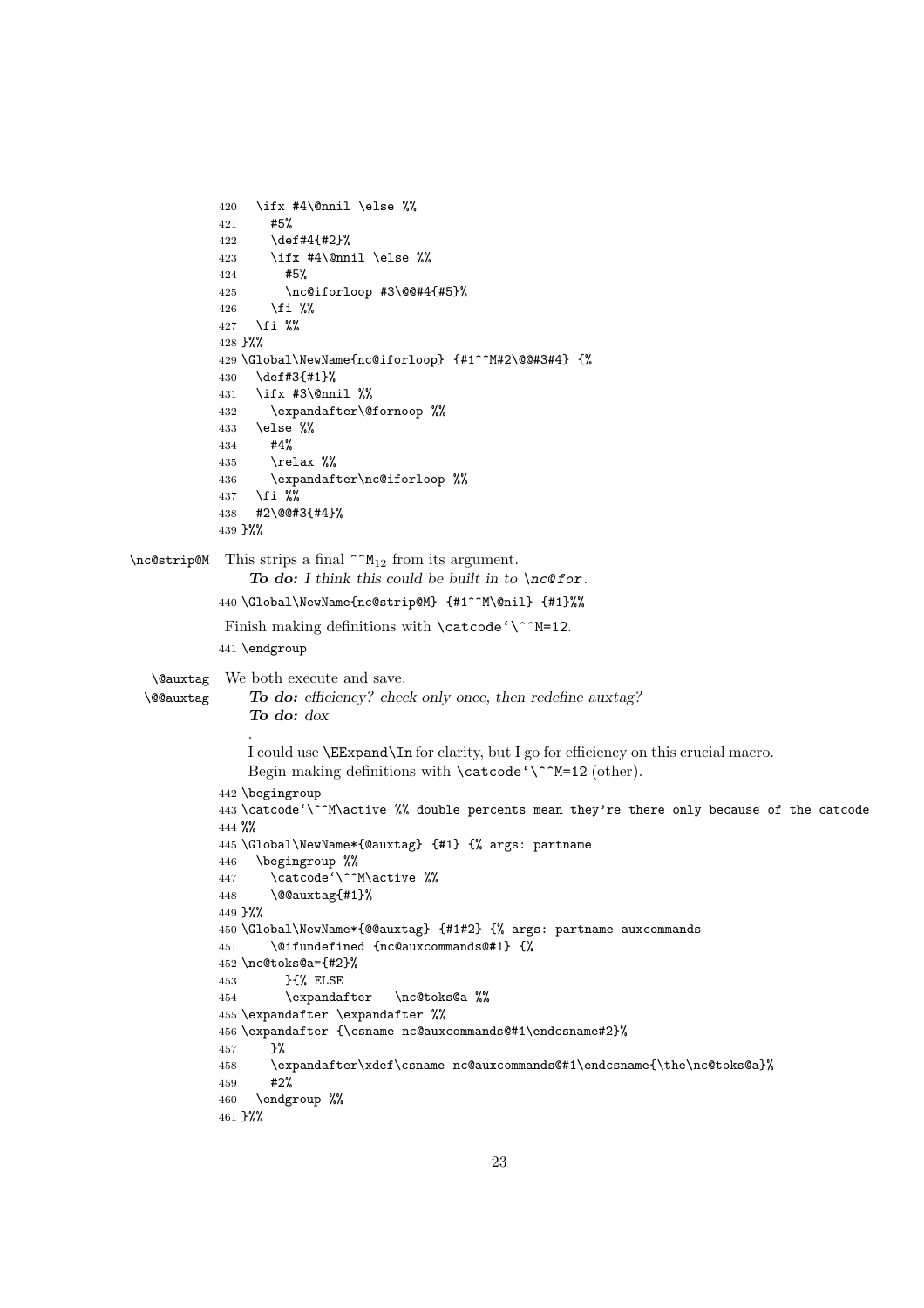```
\@setckpt
\@@setckpt
            To do: dox
           462 \Global\DefName*{@setckpt} {#1} {% args: partname
           463 \begingroup %%
           464 \catcode'\^^M\active %%
           465 \@@setckpt{#1}%
           466 }%%
            Finish making definitions with \catcode'<sup>-12</sup>.
           467 \endgroup
            The \endgroup terminates the change in catcode.
           468 \newcommand*\@@setckpt [2] {% args: partname checkpoint
           469 \expandafter\gdef\csname cp@#1\endcsname{#2}%
           470 \endgroup
           471 }
```
What this does is effectively remove all the tags. The end of document hook is processed before the closing processing of the aux files, during which checking for things like undefined references is done. At this point we do not need the tags.

```
472 \AtEndDocument {%
473 \let\@auxtag\@secondoftwo
474 }
```
## **15 Allocate**

The code in this section is processed when the allocate package option is given. *Warning: This code has not been well tested yet. The output routine of LATEX is very complicated, and unforseen problems might arise.*

\DynamicAux \StaticAux

\NextAux The macro \NextAux changes \@auxout to a new stream if one is available, and gives an error otherwise. The macro is implemented in dynamic and static ways which can be selected with \DynamicAux and \StaticAux {\number of streams}}. The number of streams can be from 2 to 16. The dynamic implementation is the default; I do not see much use for the static implementation at present. The static option is the equivalent of the declaration \StaticAux{10}. The dynamic selects the dynamic implementation.

> \StaticAux can be invoked after \DynamicAux, but not the other way around (at least, the streams allocated by \StaticAux are not recovered). Macros which use \NextAux do not have to know whether the implementation is static or dynamic.

#### **15.0.1 Wheels**

The output streams are manipulated with the help of a data structure I call a *wheel*.

A *wheel* has 0 or more *spokes* and can be *rolled*. Each spoke is a T<sub>E</sub>X token, probably a control sequence name, and has an internal name. You can access the spoke at the 12 o'clock or "top" position of a wheel. In computerese, a wheel is a circularly linked list of tokens, and the operation of rolling moves a pointer along it in a certain direction by one element.

Wheels and operations on wheels are local.

 $\{ \check{\mathcal{X}}\}$ , which makes a wheel either with  $\InitWheel \ {\langle \check{\mathcal{X}}\}$ , which makes \DefWheel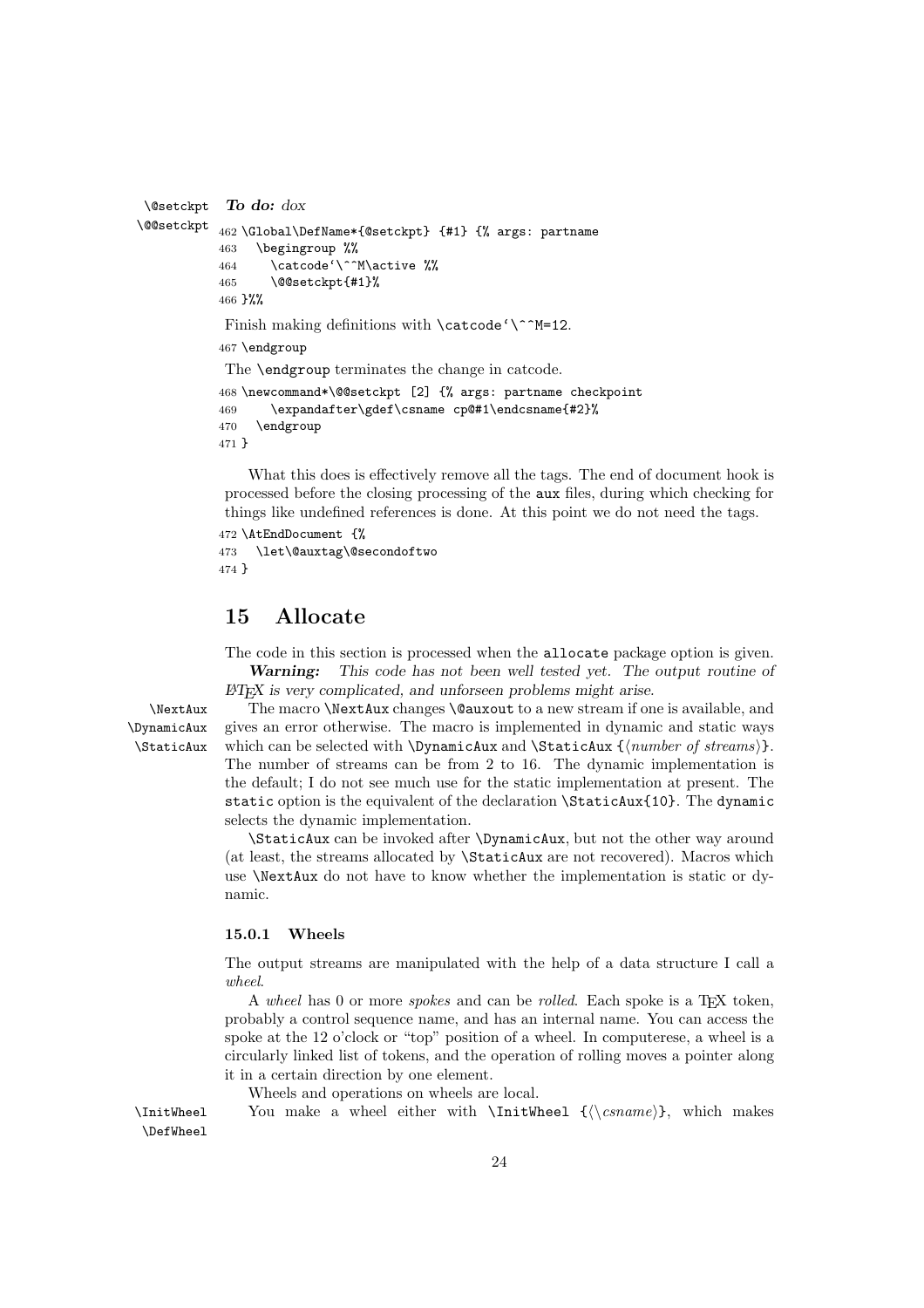$\langle \cos name \rangle$  a wheel with no spokes, or  $\Delta \{\csc name\}$  { $\langle \cos name \rangle$ }, which makes a wheel with  $\langle spokes \rangle$  for spokes. The first spoke in  $\langle spokes \rangle$  is the top, the second will be top after one roll, and the first will be top again after *n* rolls, if there are *n* spokes.

\Top \AddSpokes

\Roll Wheels are rolled by \Roll  ${\langle wheel \rangle}$ . Spokes can be added to a wheel with \AddSpokes {\*wheel*}}{\spokes}}. When *n* spokes are added, the previous top will be at the top after *n* rolls.  $\{\langle wheel\rangle\}$  expands eventually to the top spoke, which then can further expand, and so on. \IfTop \IfTop {*\wheel*}}{*\spoke*}}{*\true clause*}}{*\false clause*}} compares the top of

 $\langle$ *wheel* $\rangle$  with  $\langle$  *spoke* $\rangle$  using *\iint***x**, and executes either *\langle true clause* $\rangle$  or *\langle false clause* $\rangle$ as appropriate. (The *newclude* package doesn't actually use this command; it's provided to "round out" the wheel data structure.)

*Warning: Don't put more than one token as the second argument to \IfTop.*

## **15.0.2 Preliminaries**

We require the *afterpage* package. The intuitive justification is that **\writes** are delayed until the current page is shipped out. We need to keep an output stream open until its last \write has been actually handled; after that, the stream can be made available again.

475 \RequirePackage{afterpage}

\nc@aux@wheel We use the wheel structure to handle both the static case and the dynamic case. The spokes of the wheel are macros  $\n\cdot \alpha(n)$ . Their first-level expansion is  $\langle n \rangle$ , a positive integer from 0 to 15. Each spoke has two corresponding macros.  $\neq$   $\alpha$  **n**  $\alpha$  is a stream name allocated by  $\neq$   $\alpha$ .  $\langle n \rangle$   $\alpha$   $\alpha$   $\alpha$   $\beta$   $\alpha$   $\beta$   $\beta$   $\beta$   $\beta$   $\alpha$   $\beta$   $\beta$   $\beta$   $\alpha$   $\beta$   $\beta$   $\alpha$   $\beta$   $\beta$   $\alpha$   $\beta$   $\beta$   $\alpha$   $\beta$   $\beta$   $\beta$   $\alpha$   $\beta$   $\beta$   $\alpha$   $\beta$   $\beta$   $\alpha$   $\beta$   $\alpha$   $\beta$   $\alpha$   $\beta$   $\alpha$   $\beta$   $\alpha$   $\beta$   $\alpha$ stream is currently in use.

476 \InitWheel\nc@aux@wheel

- \nc@count We need an internal counter. Notice that the stream numbers used in the auxwheel start at 0, so the stream associated with with the numeral 4 is the fifth stream. 477 \newcounter{nc@count}
- \nc@aux@wheel@size \nc@aux@wheel@size is a pseudo-counter that holds the present size of the aux wheel. In the static case it never changes and is set only for consistency. 478 \ReserveCS\nc@aux@wheel@size

#### \NextAux

479 \ReserveCS\NextAux

The kernel allocates two streams for the include system,  $\Diamond$  mainaux and \@partaux. The auxwheel is initialized with these two streams. The first, corresponding to the principle source, is always marked in use.

*To do: Reserve the stream names.*

```
480 \newboolean{@nc@auxout@1@inuse@}
481
482 \ReserveName{nc@auxout@1}
483 \NewName*{nc@auxout@1} {} {1}
484
485 \ReserveName{nc@auxout@1@stream}
486 \expandafter\let\csname nc@auxout@1@stream\endcsname\@partaux
```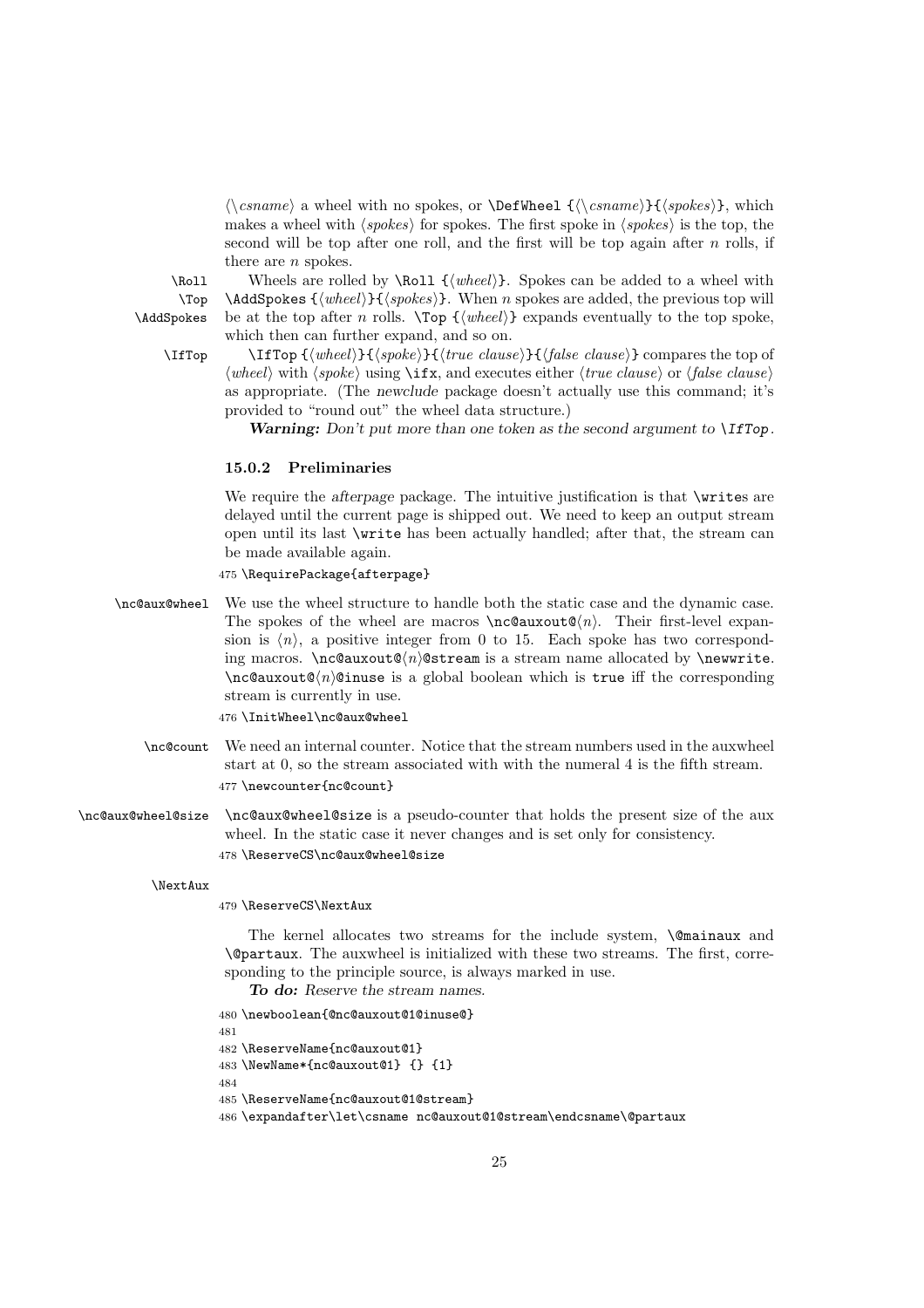\nc@init@aux@wheel We initialize the wheel with the first spoke.

```
487 \newcommand\nc@init@aux@wheel {%
488 \EExpand\csname nc@auxout@1\endcsname\In {%
489 \AddSpokes\nc@aux@wheel##1%
490 }
491 }
```
#### **15.0.3 Static allocation**

\StaticAux nonpositive numbers are treated the same as 1.

```
To do: bounds check; the counter's max should be one less than the number,
since we have stream 0.
492 \newcommand\StaticAux [1] {%
493 \def\nc@aux@wheel@size {#1}
494 \setcounter{nc@count}{2}
495 \nc@init@aux@wheel
496 \@whilenum \value{nc@count} <= \nc@aux@wheel@size
497 \do {%
First define the macros that make up the wheel itself to be their spoke numbers.
498 \eExpand*\thenc@count\In {%
499 \NewName*{nc@auxout@\thenc@count} {} {%
500 ##1%
501 }%
502 }
Next allocate the corresponding stream.
503 \EExpand\csname nc@auxout@\thenc@count@stream\endcsname\In {%
504 \@nameuse{newwrite}##1%
505 }
Next create the corresponding flag (they start false).
506 \provideboolean{@nc@auxout@\thenc@count @inuse@}
Now add the spoke itself.
507 \EExpand\csname nc@auxout@\thenc@count\endcsname\In {%
508 \ReserveCS#1%
509 \AddSpokes\nc@aux@wheel##1%
510 }
511 \stepcounter{nc@count}
512 }
513 \def\NextAux {%
514 \Roll\nc@aux@wheel
515 \@nameuse{if@nc@auxout@\Top\nc@aux@wheel @inuse@}%
516 \MonsterError{newclude} {%
517 You can't nest \protect\include this deeply!%
518 }%
519 \else
520 \Elet\@auxout\csname nc@auxout@\Top\nc@aux@wheel @stream\endcsname
521 \fi
522 }%
523 }
```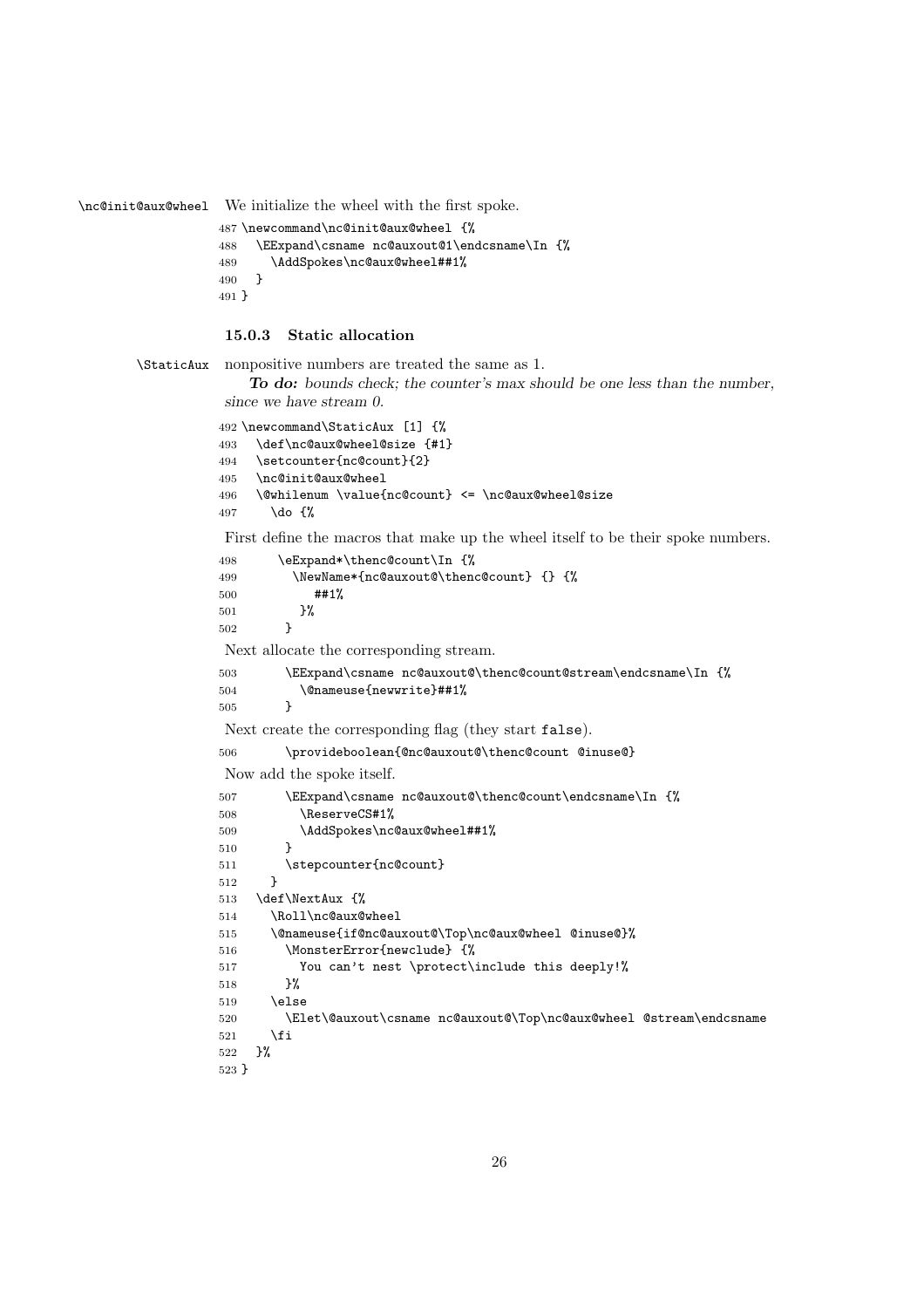#### **15.0.4 Dynamic allocation**

\DynamicAux

\nc@addnewauxstream 524 \newcommand\DynamicAux {%

|     | $\frac{1}{2}$ (now communicated $\frac{1}{2}$ ) in communication $\frac{1}{2}$ |
|-----|--------------------------------------------------------------------------------|
|     | 525 \def\nc@aux@wheel@size {1}                                                 |
| 526 | \nc@init@aux@wheel                                                             |
|     | 527 \def\NextAux {%                                                            |
| 528 | \Roll\nc@aux@wheel                                                             |
| 529 | \@nameuse{if@nc@auxout@\Top\nc@aux@wheel @inuse@}%                             |
| 530 | \nc@addnewauxstream                                                            |
| 531 | \fi                                                                            |
|     |                                                                                |

Either the top spoke was not in use, or we have added a fresh spoke at the top – so the top spoke represents what we want.

| 532   | \Elet\@auxout\csname nc@auxout@\Top\nc@aux@wheel @stream\endcsname |
|-------|--------------------------------------------------------------------|
| 533   | \typeout{NextAux has just set auxout to stream                     |
| 534   | \the\csname nc@auxout@\Top\nc@aux@wheel @stream\endcsname.         |
| 535   | We are using spoke number                                          |
| 536   | \csname nc@auxout@\Top\nc@aux@wheel\endcsname.}                    |
| 537   | ጉ%                                                                 |
| 538 } |                                                                    |

It works out that the new spoke should have a spoke number one greater than the current wheel size. We use the nc@count counter to find this number.

```
539 \newcommand\nc@addnewauxstream {%
540 \setcounter{nc@count}{\nc@aux@wheel@size}%
```

```
541 \stepcounter{nc@count}%
```
\typeout{Allocating another spoke (spoke number \thenc@count)}%

First we add the spoke itself, then initialize the corresponding objects.

```
543 \EExpand*\csname nc@auxout@\thenc@count\endcsname\In {%
544 \AddSpokes\nc@aux@wheel##1%
545 }%
546 \EExpand*\thenc@count\In {%
547 \DefName*{nc@auxout@##1} {} {##1}%
548 \provideboolean{@nc@auxout@##1@inuse@}%
549 \def\nc@aux@wheel@size {##1}%
550 \EExpand*\csname nc@auxout@##1@stream\endcsname\In {%
551 \@nameuse{newwrite}####1%
552 }%
553 }%
554 }
555 \DynamicAux
```
#### **15.0.5 Including**

\nc@include The only way I see how to set the inuse flag to false at the proper time is to use the *afterpage* package. What I would really like is to **\write** something with side effects.

```
556 \newcommand\nc@include [2][] {%
557 \if@filesw
558 \immediate\write\@mainaux{\string\@input{#2.aux}}%
559 \fi
560 \@tempswatrue
561 \if@partsw
```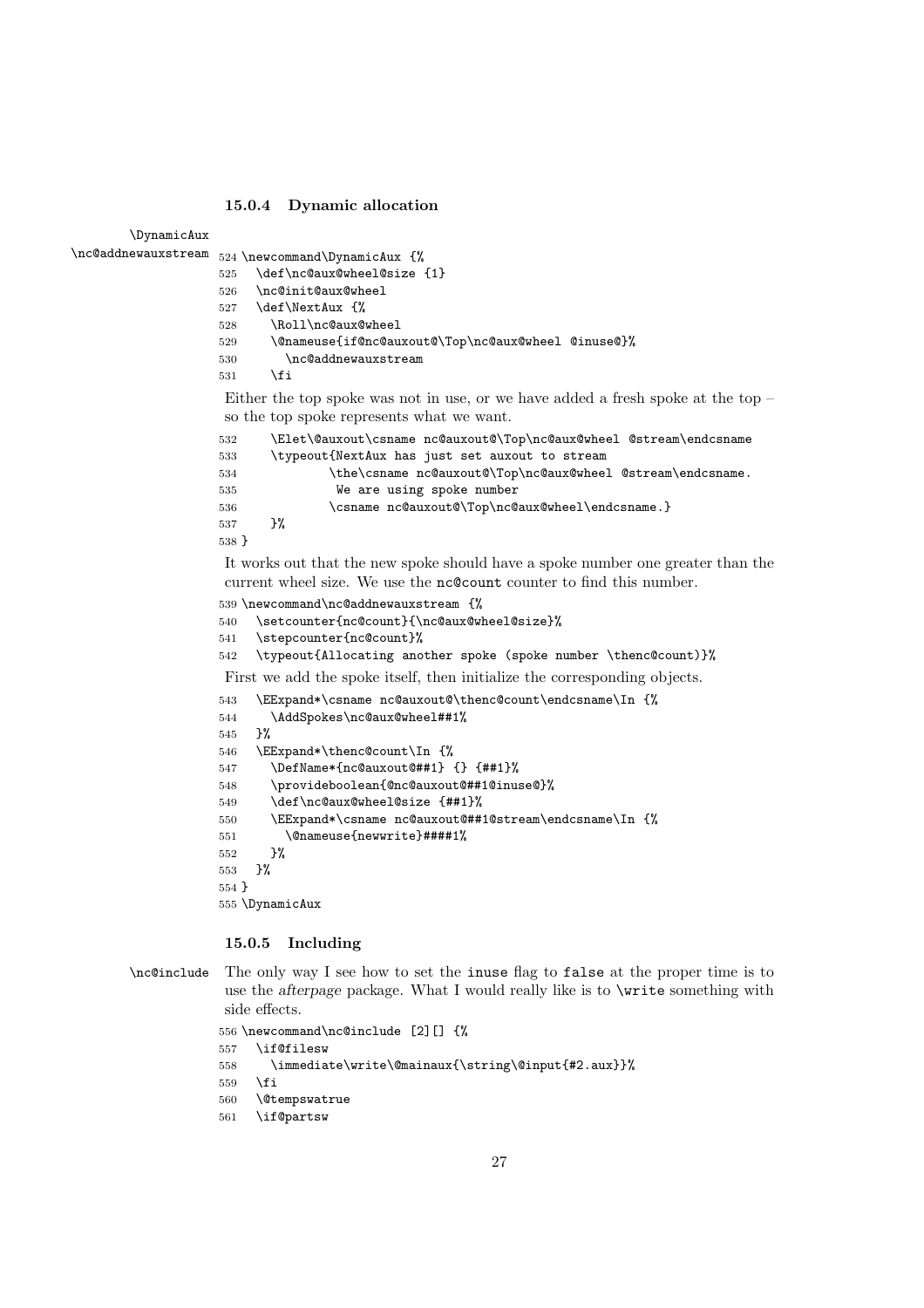```
562 \@tempswafalse
563 \edef\reserved@b{#2}%
564 \@for\reserved@a:=\@partlist\do
565 {\ifx\reserved@a\reserved@b\@tempswatrue\fi}%
566 \fi
567 \if@tempswa
568 \stepcounter{IncludeDepth}%
```
\nc@t@c is going to preserve the current aux stream number to restore \@auxout, in case there is a nested \include.

569 \edef\nc@t@c {% 570  $\theta\$ Une \@auxout 571 572 \if@filesw 573 \NextAux 574 \openout\@auxout #2.aux 575 \write\@auxout{\relax}% 576 \expandafter\global 577 \csname @nc@auxout@\Top\nc@aux@wheel @inuse@true\endcsname

 $\n\nc@include@finish@$  The next line defines the macro  $\nc@include@finish@ $n\rangle$  to close the output$ stream that is presently open. We have an interesting task here of getting certain unique information to macros after the \@input when we might end up recursing during the \@input. To do this, we immediately expand the variables we need and store them in a macro which will *not* be altered by a recursion of \include. We have set up the IncludeDepth counter to allow us to define such a macro, which is unique to *this* instance of \include.

> *Warning: The macro names \nc@include@finish@*-*n where* -*n is an integer are overwritten, that is, they are not allocated in a safe way.*

> The following lines are intended to make this definition, where <D> represents the current value of IncludeDepth, <P> represents the spoke number of the current top of \nc@aux@wheel, and <S> represents the stream number for the current part, i.e., the current value of \@auxout, and <X> represents the stream number that was current before **\include** got called (this is saved in **\nc@t@c**).

```
\def\nc@include@finish@<D> {%
    \closeout<S>%
    \global\chardef\@auxout=<X>%
    \afterpage{\global\@nc@auxout@<P>@inuse@false}
   }
578 \EExpand\theIncludeDepth\In {% ##1
579 \EExpand\the\@auxout\In \{\%580 \DefName{nc@include@finish@##1} {} {%
581 \closeout####1%
582 \global\chardef\@auxout=\nc@t@c
583 \typeout{Restored auxout to stream number
584 \nc@t@c \space (old: \the\@auxout) }
585 \typeout{executing afterpage}%
586 \EExpand\csname @nc@auxout@\Top\nc@aux@wheel
587 @inuse@false\endcsname\In {% ########1
588 \afterpage{%
589 \typeout{Finishing. auxout is now \the\@auxout; current spoke
```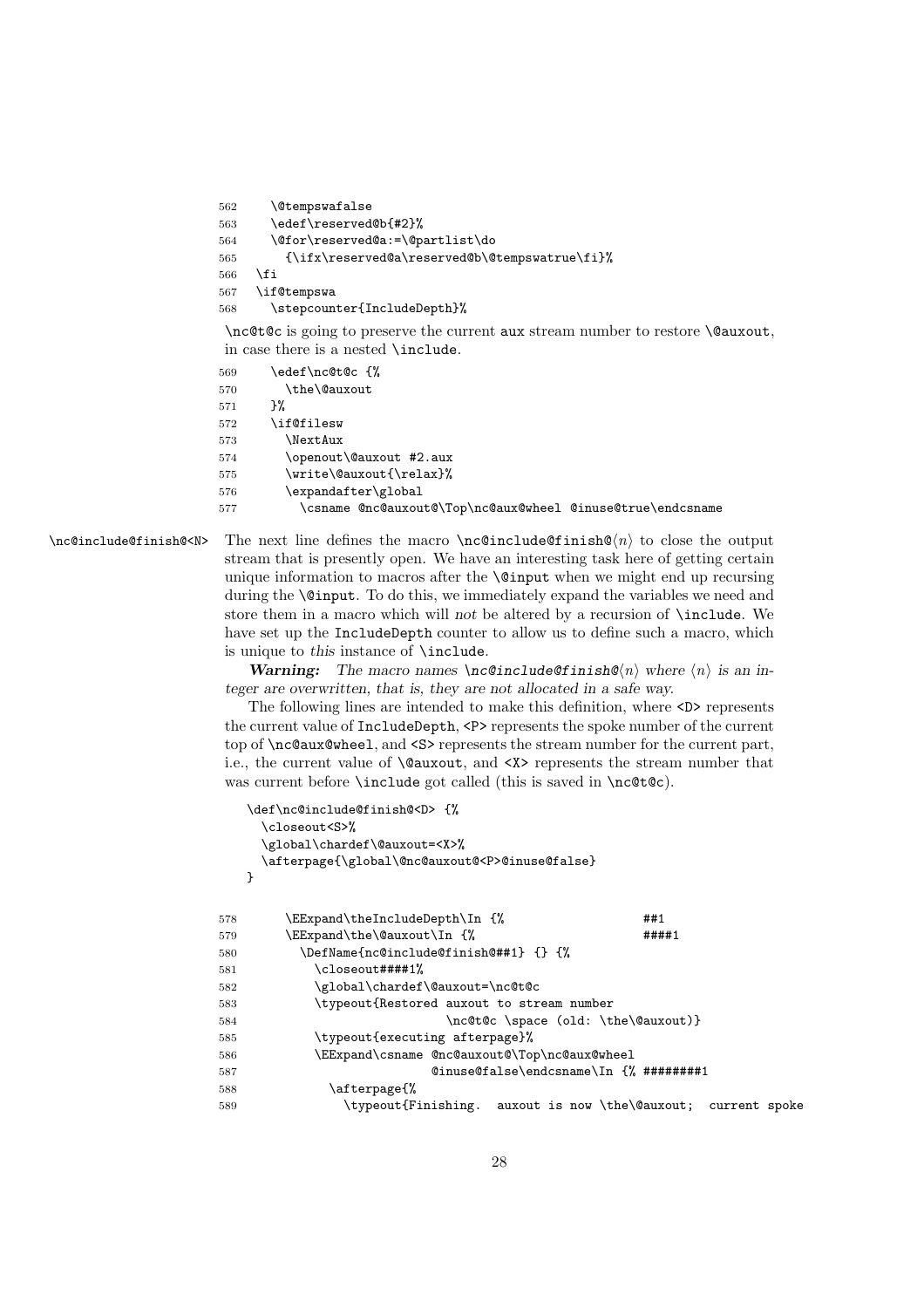| 590 |         | is \csname nc@auxout@\Top\nc@aux@wheel\endcsname\space    |            |
|-----|---------|-----------------------------------------------------------|------------|
| 591 |         | with stream number                                        |            |
| 592 |         | \the\csname nc@auxout@\Top\nc@aux@wheel @stream\endcsname |            |
| 593 |         | ን%                                                        |            |
| 594 |         | \global########1%                                         |            |
| 595 | }‰      |                                                           | Afterpage  |
| 596 | ን%      |                                                           | EExpand    |
| 597 | ጉ%      |                                                           | DefName    |
| 598 | ጉጉ%     |                                                           | EExpand    |
| 599 | \fi %   |                                                           | \if@filesw |
| 600 | \nc@t@b | % surround the \include with something                    |            |

Now execute the text of the optional argument to \include. Notice that if we change to a new aux file, we should do it before the optional argument. This is important so that sectioning commands will appear in the right order. If the sectioning command were to write to \@mainaux, then it would come *after* the whole included aux file, instead of before it.

```
601 #1%
602 \@input@{#2.tex}%
603 \@writeckpt{#2}%
604 \if@filesw
605 \csname nc@include@finish@\theIncludeDepth\endcsname
606 \fi
607 \nc@t@b % surround the \include with something
```
We mustn't restore the counter before we have finished using it.

```
608 \addtocounter{IncludeDepth}{\m@ne}%
```
If the file is excluded by the \includeonly command, we don't load it and execute the file's checkpoint instead.

```
609 \else
610 \@nameuse{cp@#2}%
611 \overline{f}612 }
```
#### **15.0.6 Checkpoints**

\@writeckpt \@wckptelt We must redefine the macros which write the checkpoints. **\@auxout** is substituted for \@partaux; I think this change should be in the kernel anyway! And we remove the \immediates.

```
613 \defcommand\@writeckpt [1] {%
614 \if@filesw
615 \write\@auxout{\string\@setckpt{#1}\@charlb}%
616 \begingroup
617 \let\@elt\@wckptelt
618 \cl@@ckpt
619 \endgroup
620 \write\@auxout{\@charrb}%
621 \setminusfi
622 }
623 \defcommand\@wckptelt [1] {%
624 \protected@write\@auxout{}{\string\setcounter{#1}{\the\@nameuse{c@#1}}}%
625 }
```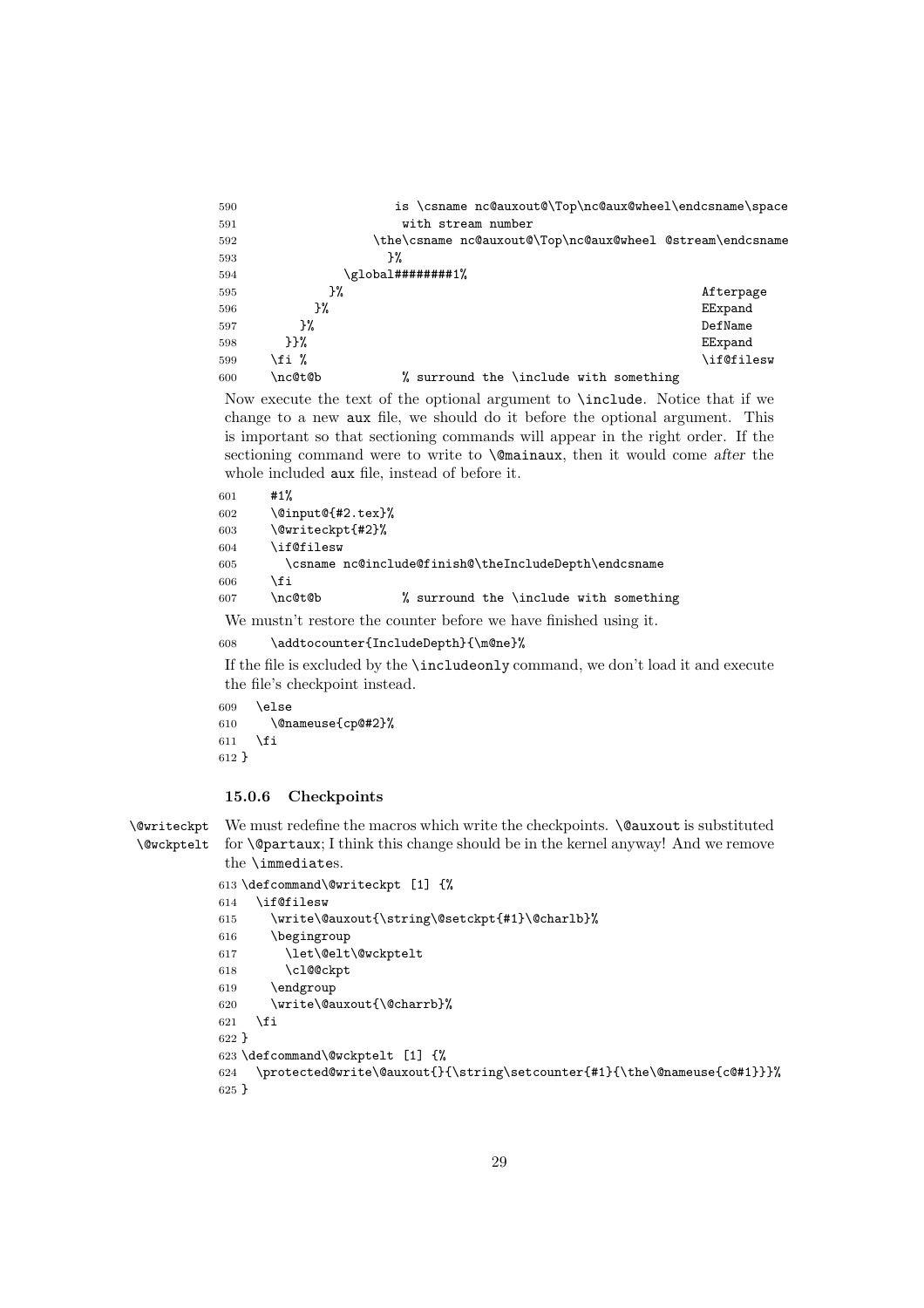#### **15.0.7 Wheels**

```
\InitWheel
     \Roll
    \IfTop
626 \newcommand\InitWheel [1] {% args: wheel
      \Upsilonop 627
\AddSpokes
628 }
            A wheel is implemented as a macro. The tokens of its first-level expansion are the
            spokes, the top being the first.
                \InitCS#1%
           629 \newcommand\Roll [1] {% args: wheel
           630 \edef #1{%
           631 \expandafter\nc@roll #1\nc@llor
           632 }%
           633 }
           634 \ReserveCS\nc@llor
           635 \NewNameDef{nc@roll} {#1\nc@llor} {%
           636 \@cdr#1\@nil\@car#1\@nil
           637 }
           638 \newcommand\Top [1] {% args: wheel
           639 \E@car #1\@nil
           640 }
           641 \newcommand\IfTop [4] {% args: wheel token true false
           642 \EExpand#1\In \{\%643 \edef\nc@t@b {%
           644 \expandafter\noexpand\@car##1\@nil
           645 }%
           646 }%
            At this point, the first-level expansion of \nc@t@b is a single token, the top of the
```
wheel. We **\let \nc@t@a** to this token.

```
647 \Elet\nc@t@a\nc@t@b
648 \let\nc@t@b #2%
649 \ifx\nc@t@a\nc@t@b
650 \expandafter\@firstoftwo
651 \else
652 \expandafter\@secondoftwo
653 \fi
654 }
655 \newcommand\AddSpokes [2] {% args: wheel spokes
656 \EExpand#1\In {%
657 \def #1{#2##1}%
658 }%
659 }
```
## **16 Benign packages**

```
\DeclareFormattingPackage
```

```
\nc@formatting@packages 660 \newcommand\DeclareFormattingPackage [1] {%
                        661 \addto@macro\nc@formatting@packages{,#1}%
                        662 }
                        663 \newcommand\nc@formatting@packages {times,helvetic}
```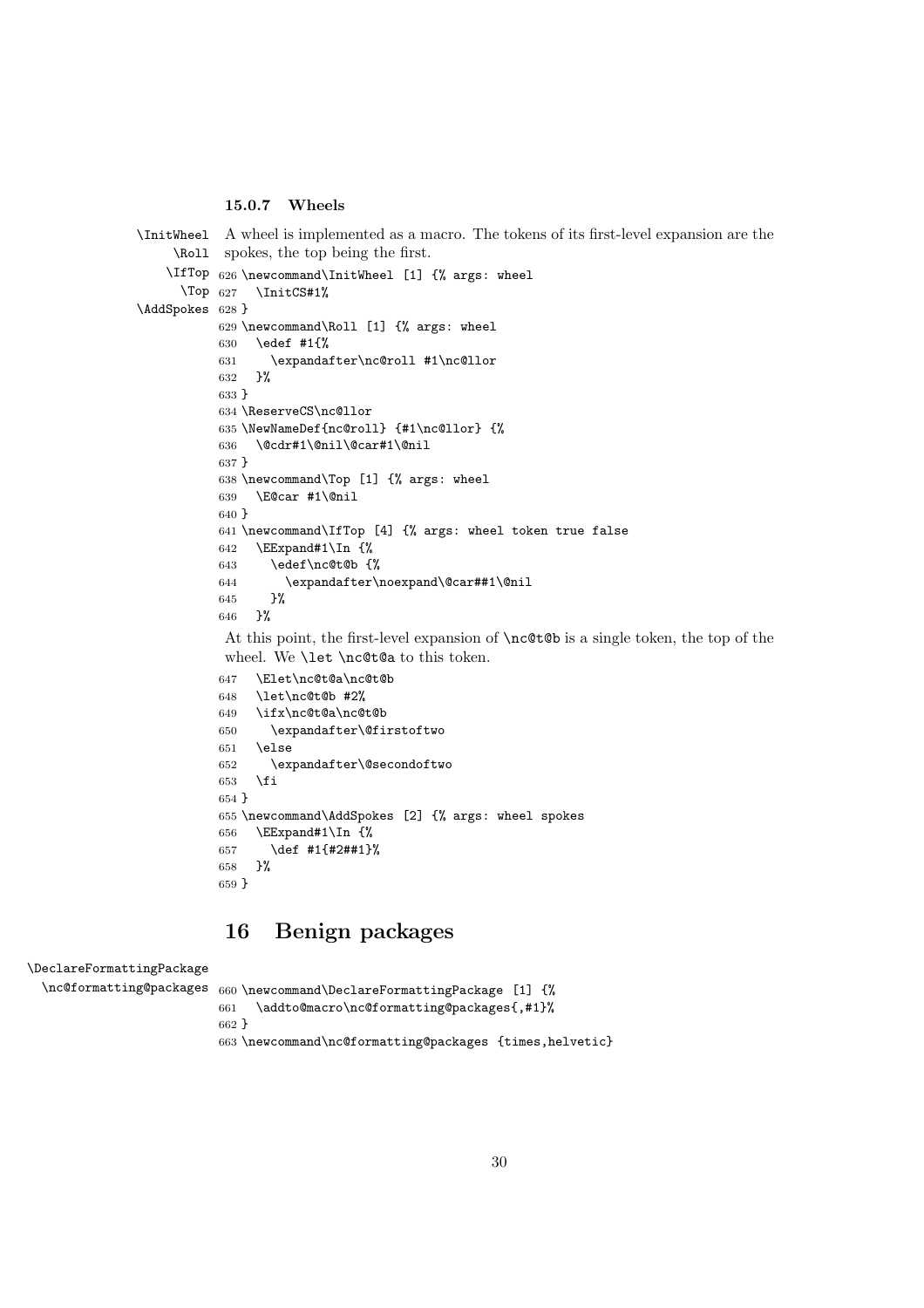# **Index**

Numbers written in italic refer to the page where the corresponding entry is described; numbers underlined refer to the code line of the definition; numbers in roman refer to the code lines where the entry is used.

| Symbols                                                                            | $\setminus$ Cifundefined                                         | $\mathcal{L}$<br>132, 141, 366, 380,                                                        |
|------------------------------------------------------------------------------------|------------------------------------------------------------------|---------------------------------------------------------------------------------------------|
| \#<br>. 143                                                                        | $\ldots$ 10, 103, 266,                                           | 400, 443, 447, 464                                                                          |
| $\sqrt{2}$ 131                                                                     | 298, 354, 369, 451                                               |                                                                                             |
| \co 415, 418, 425, 429, 438                                                        | $\text{Quadr} \dots 47, 50$                                      |                                                                                             |
| $\sqrt{00}$ auxtag $442$                                                           | $\varphi$ input  53, 558                                         | $\lambda_{1}$ 141, 261                                                                      |
| $\setminus$ @@setckpt <u>462</u>                                                   | \@input@ 69, 281, 346, 602                                       |                                                                                             |
| \@auxout . 44, 63, 78,                                                             | \@latex@error<br>45                                              | A                                                                                           |
| 210,<br>213, 217,                                                                  | \@latex@warning 269, 300                                         | \active  443, 447, 464                                                                      |
| 221,<br>307, 310,                                                                  | $\text{\textbackslash}$ Qlbibitem $\ldots \ldots \frac{225}{2}$  | \AddSpokes  24,                                                                             |
| 314, 371, 384,                                                                     | $\text{\textbackslash}\mathbb{Q}1$ ist $\text{ctr}$ 228          | 489, 509, 544, $626$                                                                        |
| 388,<br>392, 404,                                                                  | $\sqrt{25}$ 261                                                  | \addto@macro 128, 131,                                                                      |
| 408,<br>520, 532,                                                                  | \@mainaux  53, 78, 558                                           | 132, 134, 144, 661                                                                          |
| 570,<br>574, 575,                                                                  | $\{\n$ enameuse  76,                                             | $\addto$ contents $225$                                                                     |
| 579, 582, 584,                                                                     | 314, 317, 326,                                                   | \addtocounter . 351, 608                                                                    |
| 589, 615, 620, 624                                                                 | 357, 504, 515,                                                   | $\lambda$ advance $\ldots \ldots 325$                                                       |
| $\text{Quxtag} \dots 217,$                                                         | 529, 551, 610, 624                                               | $\text{degree} \dots \dots \ 146$                                                           |
| 221, 371, 442, 473                                                                 | $\chi$ enil . 377, 398, 415,                                     | $\text{afterpage} \dots \dots \ 588$                                                        |
| <b>\@begindocumenthook</b> 284                                                     | 440, 636, 639, 644                                               | \AtBeginDocument  285                                                                       |
| $\setminus$ ©bibitem  225                                                          | $\text{Onnil}$ 420, 423, 431                                     | $\lambda t$ BeginInclude  3                                                                 |
| $\verb+\Qbiblabel + \dots + 233+$                                                  | $\qquad$ 44,                                                     | \AtEndDocument  472                                                                         |
| $\text{V}$ Obsphack  243, 292                                                      | 63, 65, 66, 73, 486                                              | $\Lambda$ tEndInclude  3                                                                    |
| $\sqrt{c}ar$ 636, 644                                                              | \@partlist 59, 98, 99, 564                                       | \AtEndOfPackage                                                                             |
| $\sqrt{c}$ dr  636                                                                 | <i><b>\@partswtrue</b></i><br>96                                 | $\ldots \ldots 30, 33, 36$                                                                  |
| $\lambda$ charlb                                                                   |                                                                  |                                                                                             |
|                                                                                    |                                                                  |                                                                                             |
| .307,371,392,615                                                                   | \@percentchar . 217,                                             | B                                                                                           |
| $\lambda$ charrb                                                                   | 221, 307, 371, 392                                               |                                                                                             |
| .310, 388, 408, 620                                                                | \@protected@writeaux                                             | $\begin{bmatrix} \text{begin} 0 & \cdots & \cdots & 201 \end{bmatrix}$                      |
| $\text{Qcite} \dots \dots \quad 258, 275$                                          | . <u>223</u><br>\@secondoftwo                                    | $\begin{bmatrix} \begin{array}{cc} 176,193, \end{array} \end{bmatrix}$<br>202, 235,<br>324, |
| $\lambda$ Citea  257, 260, 261                                                     |                                                                  | 365, 379,<br>399,                                                                           |
| $\text{Qciteb} \ldots \ldots 259,$                                                 | $\ldots$ 105, 473, 652<br>\@setckpt                              | 442, 446, 463, 616                                                                          |
| 262, 264, 266,                                                                     |                                                                  | $\b{f}$ series  267                                                                         |
| 270, 272, 293,                                                                     | .307, 392, 462, 615                                              |                                                                                             |
| 294, 296, 298, 300                                                                 | $\text{\textbackslash}$ Ctempswafalse . 57, 562<br>\@tempswatrue | $\big\{\n  bitcite  228, 237\n$<br>$\boldsymbol{\lambda} \ldots \ldots 279$                 |
| $\text{Vector}$ 225                                                                | $\ldots$ 55, 60, 560, 565                                        |                                                                                             |
| $\text{Currentlabel} \dots$ 244                                                    | $\text{Ctfor} \dots \dots \dots \dots 136$                       | $\big\{\n  bibliography \ldots \quad \frac{225}{125}\n$                                     |
| $\verb+\@current"\dots 203$                                                        |                                                                  | \bibliographystyle . 283<br>\bibstyle  288                                                  |
| $\text{Qeha}$<br>45                                                                | $\label{lem:main} $$\Qundefined \dots 284$                       |                                                                                             |
| $\text{Qelt}$ 308, 617                                                             | \@wckptelt  305, 613<br>$\text{Qwhilenum}$ 496                   | C                                                                                           |
| \@empty  98, 257, 414                                                              |                                                                  |                                                                                             |
| $\label{eq:ex1} \texttt{{\char'134}Qesphack~~\ldots~~} 245,\, 303$                 | $\text{Qwriteaux}$ $223, 228,$<br>237,<br>279,<br>264,           | \c@IncludeDepth 88, 325                                                                     |
| $\text{\textdegree}$ . 262, 294                                                    | 288, 296, 343, 349                                               | $\text{\textbackslash}$ catcode  131, 132,<br>135, 366, 380,                                |
| $\text{Qfirst}$ oftwo 90, 108, 650                                                 |                                                                  | 400, 443, 447, 464                                                                          |
| \@for 59, 99, 259, 293, 564                                                        | $\text{Qwriteckpt} \dots$ 71,<br>305, 348, 603, 613              | $\lambda$ : 582                                                                             |
| $\sqrt{9}$ fornoop  432                                                            | $\texttt{\texttt{{\char'134}}}\$ $254$                           |                                                                                             |
| $\sqrt{9}$ fortmp  412, 414                                                        | . 141<br>∖∖                                                      | $\text{citation} \dots 264, 296$<br>\cl@@ckpt<br>$\ldots$ 309, 618                          |
| $\left\{ \mathcal{C}_{\text{inextchar}} \ldots \right\}$<br>$\ldots$ 162, 169, 332 |                                                                  | $\text{clearpage}$ . 51, 70, 119                                                            |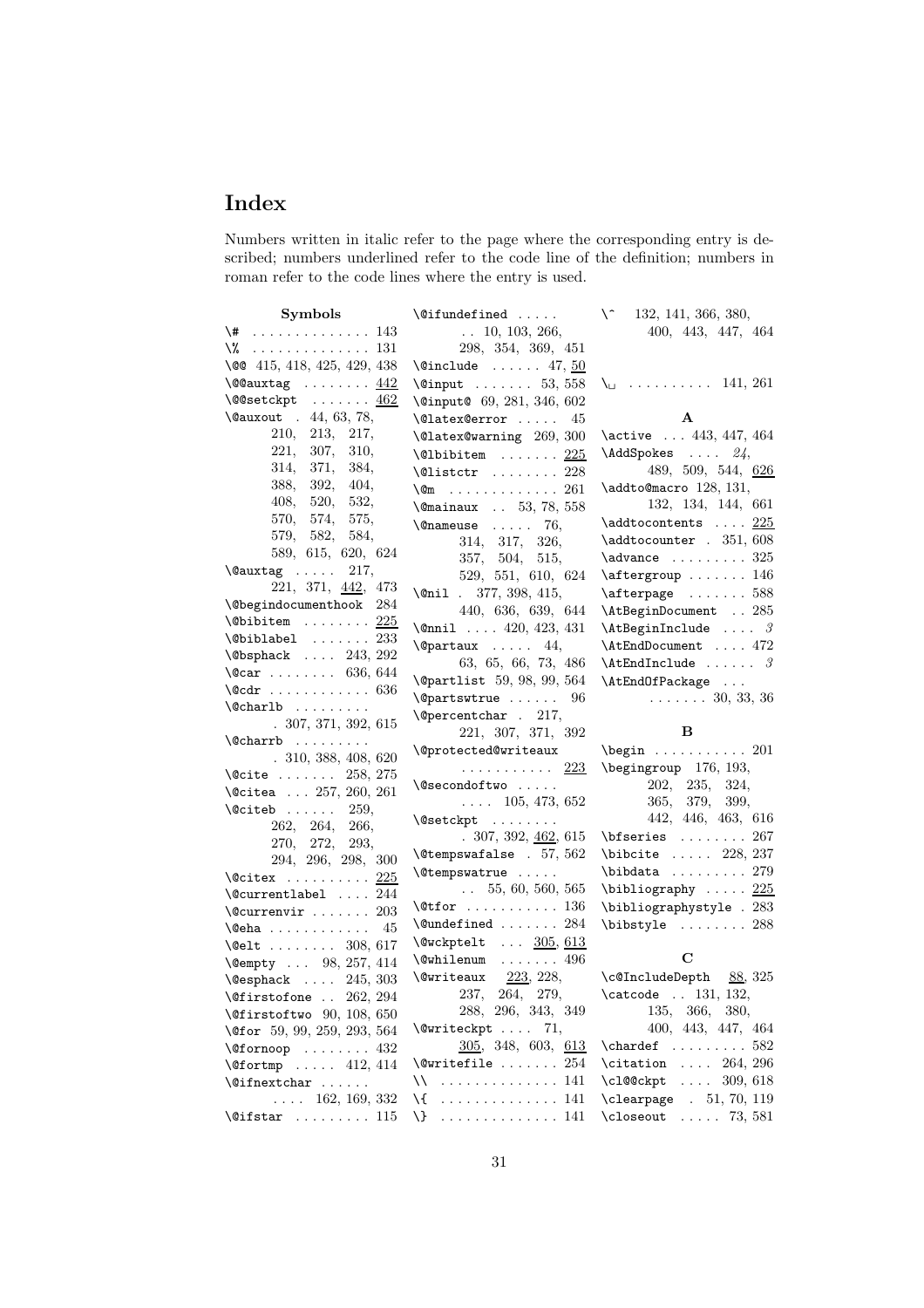| $\{\text{csname} \dots \dots \ 14,$                                    | $\text{Ezecute} \dots \dots 216$                    | $\qquad$ G $@$ refundefinedtrue                                             |
|------------------------------------------------------------------------|-----------------------------------------------------|-----------------------------------------------------------------------------|
| 180, 185,<br>195,                                                      | <b>\EExpand</b> . 372, 383,                         | $\ldots \ldots 268, 299$                                                    |
| 200, 272, 372,                                                         | 393, 403, 488,                                      | $\qquad \qquad \ldots \ldots \qquad \qquad 469$                             |
| 393,<br>456,<br>458,                                                   | 503, 507, 543,                                      | \Global  368, 391,                                                          |
| 469,<br>486,<br>488,                                                   | 546, 550, 578,                                      | 410, 418, 429,                                                              |
| 503,<br>507,<br>520,                                                   | 579, 586, 642, 656                                  | 440, 445, 450, 462                                                          |
| 532, 534,<br>536,                                                      | $\text{C}\$ 14, 498                                 | \global  576, 582, 594                                                      |
| 543, 550,<br>577,                                                      | \Elet  520, 532, 647                                | $\gamma \ldots 252$                                                         |
|                                                                        | 586, 590, 592, 605 \else 46, 75, 284, 323,          | $\Lambda$ 93, 250-252                                                       |
|                                                                        | 414, 420, 423,                                      | $\text{CobbleOM} \dots 178, 179$                                            |
| D                                                                      | 433, 519, 609, 651                                  |                                                                             |
| \DeclareBooleanOptions                                                 | $\end{math}$ 14,                                    | н                                                                           |
| . 38                                                                   | 180, 185, 195,                                      | \HaveECitationS $\ldots$ 1                                                  |
| \DeclareFormattingPackage                                              | 200, 272,<br>372,                                   | $hbox \ldots \ldots \ldots 272$                                             |
| $\ldots \ldots \ldots$ 8, 660                                          | 393, 456,<br>458,                                   |                                                                             |
| \Declare0ption                                                         | 469, 486,                                           | \hfill $\ldots \ldots \ldots 233$                                           |
| $\ldots$ 25, 29, 32, 35                                                | 488,                                                |                                                                             |
| $\text{def}$ . 1-5, 114, 180,                                          | 503,<br>507,<br>520,                                | 1                                                                           |
| 185, 195, 200,                                                         | 532, 534,<br>536,                                   | $\iota$ if@filesw 52, 64, 72,                                               |
| 201, 203, 261,                                                         | 543, 550, 577,                                      | 227, 234,<br>263,                                                           |
| 411, 419,<br>422,                                                      | 587, 590, 592, 605                                  | 278, 287,<br>295,                                                           |
| 430, 493, 513,                                                         | $\end{group} \dots 186,$                            | 306, 358, 557,                                                              |
| 525, 527, 549, 657                                                     | 205, 238,<br>327,                                   | 572, 599, 604, 614                                                          |
|                                                                        | 387, 407, 441,                                      | $\iota$ if Opartsw  56, 561                                                 |
| \DefaultIncludeSurround                                                | 460, 467, 470, 619                                  | \if@tempswa $62, 567$                                                       |
| . 4, <u>84</u>                                                         | \endinput  19, 27, 144                              | \IfAllowed $\ldots$ 8, 89, 339                                              |
| $\defcommand$                                                          | \ExecuteOptions<br>39                               | \ifnum  44, 320                                                             |
| 42, 50, 95, 102,                                                       | \Expand  150, 156, 188                              | \ifSkipPreamble $\ldots$ 8                                                  |
| 225, 242, 247,                                                         | $\verb+\exp+ and after  $                           | \IfTop $24,626$                                                             |
| 277, 283, 291,                                                         | $\ldots$ 47, 142, 180,                              | \ifx 60, 284, 414, 420,                                                     |
| 305, 313, 613, 623                                                     | 185, 195, 200,                                      | 423, 431, 565, 649                                                          |
| $\Delta$ 232,                                                          | 262, 285, 294,                                      | \ignorespaces . $230, 240$                                                  |
| 256, 342, 368,                                                         | 374, 377,<br>395,                                   | $\lambda$ immediate $\ldots$ 53,                                            |
| 391, 462, 547, 580                                                     | $398, 411 - 413,$                                   | 65, 66, 73, 210, 558                                                        |
| $\texttt{\textbackslash\textbackslash} \mathbb{C}$                     | 415, 432,<br>436,                                   | $\{In$ 14, 150, 156, 188,                                                   |
| $\Delta$ bisable  8, 123                                               | $454 - 456,$<br>458,                                | 372, 383,<br>393,                                                           |
| $\Delta 11 \ldots$                                                     | 469, 486, 576,                                      | 403, 488,<br>498,                                                           |
| $\ldots$ 8, 123, 177, 194                                              | 631, 644, 650, 652                                  | 503,<br>507,<br>543,                                                        |
| $\lambda$ do  59, 99, 142,                                             |                                                     | 546,<br>550,<br>578,                                                        |
| 259, 293, 381,                                                         | F                                                   | 579, 587, 642, 656                                                          |
|                                                                        | 401, 410, 497, 564 \fi 48, 54, 60, 61, 67,          | \include $3, 42,$                                                           |
| $\delta$ $\ldots$ $\ldots$ $\frac{1}{\delta}$                          | 74, 77, 229, 239,                                   |                                                                             |
| \documentclass<br>178, 201                                             | 265,<br>$280, \,$<br>286,                           | 114, 189, 340,                                                              |
| \DoXPackageS<br>$\overline{2}$                                         | 289,<br>297,<br>311,                                | 352, 517, 600, 607                                                          |
| \DoXUsepackagE <u>1</u>                                                | 328,<br>361,<br>416,                                | $\int \text{ln}(1) \, \text{ln}(1) \cdot \ldots \cdot 4$ , $\frac{114}{11}$ |
| $\D{Typeout}$ 97,                                                      | 426,<br>427,<br>437,                                | $\int \text{1} \cdot \cdot \cdot 4, 89$                                     |
| 104, 107, 112,                                                         | 521.<br>531,<br>559,                                | $\infty$ 6, 148                                                             |
| 355, 378, 382, 402                                                     | 566,<br>565.<br>599,                                | $\infty *$ 6, 148                                                           |
| \DynamicAux $23,524$                                                   | 606, 611, 621, 653                                  | \includedocskip  154                                                        |
|                                                                        | $\{ \text{filedate} \dots \dots \}$<br>ᆂ            | \includedocskip* <u>154</u>                                                 |
| E                                                                      | $\left\{ \text{filename} \dots \dots \right\}$<br>1 | $\Lambda$ 151, 160                                                          |
| $\texttt{\textbackslash} \texttt{E@car} \dots \dots \dots \dots \ 639$ | \fileversion<br>1                                   |                                                                             |
| $\text{led} 6, 58, 98,$                                                | $\verb \FrankenWarning  322 $                       | \include<br>env* $\cdot \cdot \cdot \cdot \cdot$ 6                          |
| 262, 294, 373,                                                         |                                                     | \IncludeEnvSkip  157                                                        |
| 377, 394,<br>398,                                                      | G                                                   |                                                                             |
| 563, 569, 630, 643                                                     | \g@addto@macro  125                                 | 8, 217, 221, 316<br>$\mathbf{1}$                                            |
|                                                                        |                                                     |                                                                             |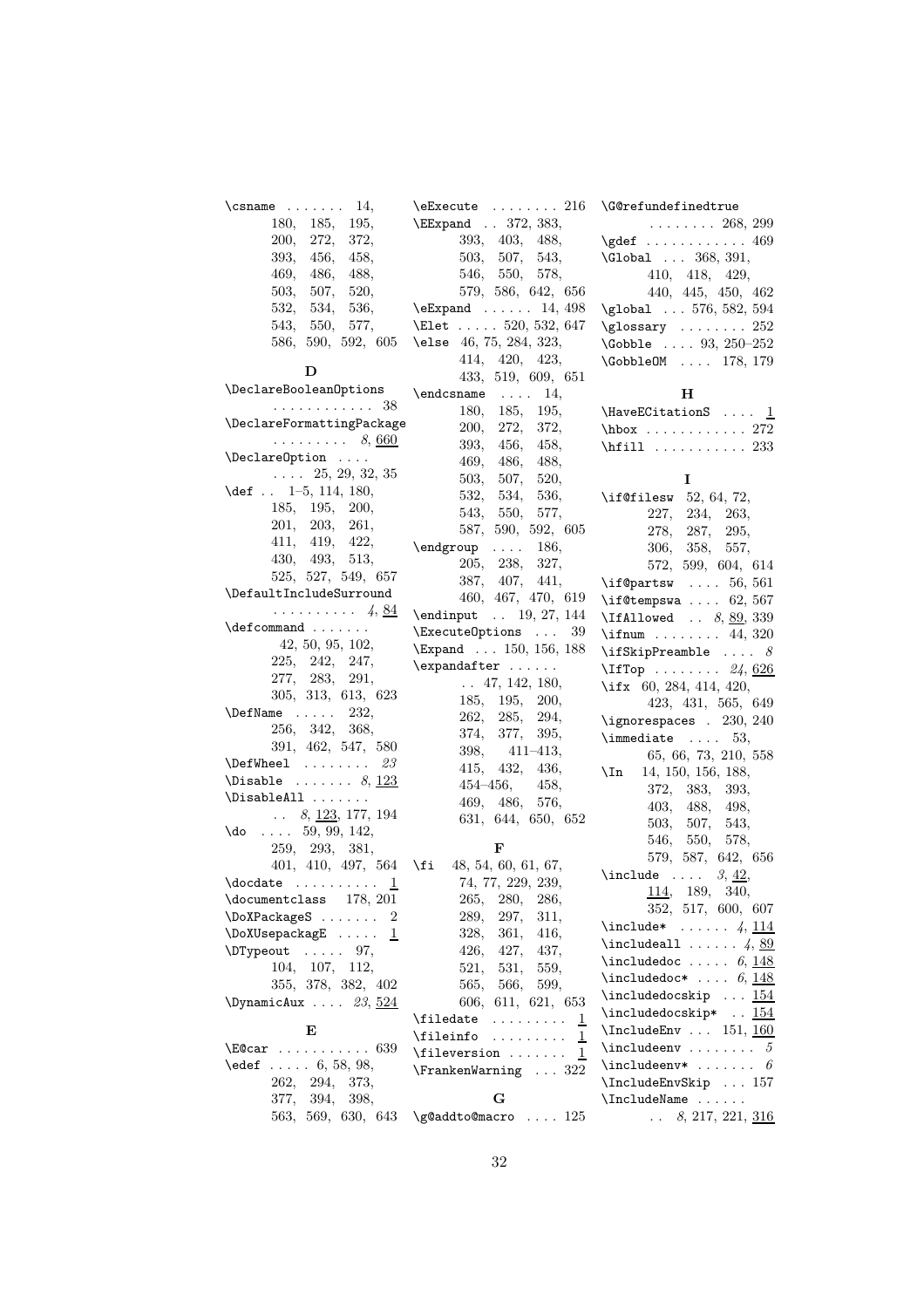| $\int \mathcal{A}$ 4, 89                                                                                         | $\neq$ $\{10\}$                                                                                                                                                                                                                                                                                                                                                                                                                                                                                                                                                                       | $\neq 87$                                                              |
|------------------------------------------------------------------------------------------------------------------|---------------------------------------------------------------------------------------------------------------------------------------------------------------------------------------------------------------------------------------------------------------------------------------------------------------------------------------------------------------------------------------------------------------------------------------------------------------------------------------------------------------------------------------------------------------------------------------|------------------------------------------------------------------------|
| \IncludeSurround                                                                                                 | \nc@formatting@packages                                                                                                                                                                                                                                                                                                                                                                                                                                                                                                                                                               | NewName 168, 175, 192,                                                 |
| $\ldots \ldots 4, \underline{84}, 116$                                                                           | . <u>660</u>                                                                                                                                                                                                                                                                                                                                                                                                                                                                                                                                                                          | 330, 338, 410,                                                         |
| $\langle$ index  251                                                                                             | $\neq$ $\{10\}$                                                                                                                                                                                                                                                                                                                                                                                                                                                                                                                                                                       | 418, 429, 440,                                                         |
| $\IntCS$ 24, 627                                                                                                 | $\nc@include$                                                                                                                                                                                                                                                                                                                                                                                                                                                                                                                                                                         | 445, 450, 483, 499                                                     |
| $\{InitName \dots \dots \ 100$                                                                                   | .117, 120, 331, 556                                                                                                                                                                                                                                                                                                                                                                                                                                                                                                                                                                   | $\text{NewNameDef}$ 635                                                |
| \InitWheel 23, 476, 626                                                                                          | $\n\cdot$ Cincludeenv $160$                                                                                                                                                                                                                                                                                                                                                                                                                                                                                                                                                           | $\neq 83$                                                              |
| \input  26, 30, 33, 36                                                                                           | \nc@init@aux@wheel .                                                                                                                                                                                                                                                                                                                                                                                                                                                                                                                                                                  | $\text{NextAux } \ldots \ldots 23,$                                    |
|                                                                                                                  |                                                                                                                                                                                                                                                                                                                                                                                                                                                                                                                                                                                       |                                                                        |
| \item $226, 233$                                                                                                 | $\ldots$ 487, 495, 526                                                                                                                                                                                                                                                                                                                                                                                                                                                                                                                                                                | $\frac{479}{513}$ , 527, 573                                           |
| J                                                                                                                | \nc@llor  631, 634, 635                                                                                                                                                                                                                                                                                                                                                                                                                                                                                                                                                               | $\text{Inocite} \dots \dots \dots \underline{225}$                     |
|                                                                                                                  | $\nc$ @protected@writeaux@aux $\nc$ noexpand  236, 644                                                                                                                                                                                                                                                                                                                                                                                                                                                                                                                                |                                                                        |
| \jobname  281, 321, 330                                                                                          | $\ldots \ldots \frac{215}{215}$ , 344                                                                                                                                                                                                                                                                                                                                                                                                                                                                                                                                                 |                                                                        |
| $\Upsilon$ JusTLoaDInformatioN 12                                                                                | \nc@protected@writeaux@main                                                                                                                                                                                                                                                                                                                                                                                                                                                                                                                                                           | O                                                                      |
|                                                                                                                  | $\ldots$ 209, 224, 350                                                                                                                                                                                                                                                                                                                                                                                                                                                                                                                                                                | $\omega$ 65, 574                                                       |
| L                                                                                                                | \nc@radical@shutdown                                                                                                                                                                                                                                                                                                                                                                                                                                                                                                                                                                  |                                                                        |
| $\lambda$ 225                                                                                                    | $\ldots \ldots \frac{127}{126}$ , 146                                                                                                                                                                                                                                                                                                                                                                                                                                                                                                                                                 | $\mathbf P$                                                            |
| \let  27, 63,                                                                                                    | $\setminus \begin{matrix} \texttt{par} & \texttt{par} & \texttt{85, 187, 206} \\ \texttt{m@radi} & \texttt{parr} & \texttt{amp} & \texttt{85, 187, 206} \end{matrix}$                                                                                                                                                                                                                                                                                                                                                                                                                 |                                                                        |
| 78, 93, 105, 108,                                                                                                | $\ldots$ $\frac{145}{13}$ , 183, 198                                                                                                                                                                                                                                                                                                                                                                                                                                                                                                                                                  | $\sqrt{\texttt{Par}}$ entName $\ldots \ldots \ \ 8,\, \underline{316}$ |
| 116, 119, 178,                                                                                                   | $\nc$ groll  631                                                                                                                                                                                                                                                                                                                                                                                                                                                                                                                                                                      | $\penalty \dots \dots 261$                                             |
| 179, 223, 224,                                                                                                   |                                                                                                                                                                                                                                                                                                                                                                                                                                                                                                                                                                                       | $\PP0ptArg \ldots \ldots \underline{1}, 22$                            |
| $236, 250 - 252,$                                                                                                | \nc@strip@M 377, 398, 440                                                                                                                                                                                                                                                                                                                                                                                                                                                                                                                                                             | $\PrecessOptions \dots 40$                                             |
| 257, 308, 343,                                                                                                   | $\begin{bmatrix} \cdot & \cdot & \cdot & \cdot & \cdot & \cdot & \cdot & \cdots & \cdot & \cdot & \cdot & \cdots & \cdot & \cdot & \cdot & \cdot & \cdots & \cdot & \cdot & \cdots & \cdot & \cdot & \cdot & \cdot & \cdots & \cdot & \cdot & \cdot & \cdots & \cdot & \cdot & \cdot & \cdot & \cdots & \cdot & \cdot & \cdot & \cdots & \cdot & \cdot & \cdot & \cdots & \cdot & \cdot & \cdot & \cdot & \cdots & \cdot & \cdot & \cdot & \cdots & \cdot & \cdot & \cdot & \cdots & \cdot & \cdot & \cdot & \cdot & \cdots & \cdot & \cdot & \cdot & \cdots & \cdot & \cdot & \cdot$ | \protect  130, 236, 517                                                |
| 344, 349, 350,                                                                                                   | 100, 373, 377,                                                                                                                                                                                                                                                                                                                                                                                                                                                                                                                                                                        | \protected@write                                                       |
| 473, 486, 617, 648                                                                                               | 378, 381, 394,                                                                                                                                                                                                                                                                                                                                                                                                                                                                                                                                                                        | $\ldots$ 213, 221, 624                                                 |
| $\lambda$ 201                                                                                                    | 398, 401, 647, 649                                                                                                                                                                                                                                                                                                                                                                                                                                                                                                                                                                    | \protected@writeaux                                                    |
|                                                                                                                  | $\nc@t@b \ldots \ldots \quad 80,$                                                                                                                                                                                                                                                                                                                                                                                                                                                                                                                                                     | $\ldots \ldots 224,$                                                   |
| М                                                                                                                | 116, 119, 340,                                                                                                                                                                                                                                                                                                                                                                                                                                                                                                                                                                        | 244, 248, 344, 350                                                     |
| $\{\text{m@ne } \ldots \ldots \quad 351,608\}$                                                                   | 352, 381-383,                                                                                                                                                                                                                                                                                                                                                                                                                                                                                                                                                                         | \provideboolean 506, 548                                               |
| $\text{One} \dots \dots \dots 325$                                                                               | $401-403, 600,$                                                                                                                                                                                                                                                                                                                                                                                                                                                                                                                                                                       |                                                                        |
|                                                                                                                  | 607, 643, 647-649                                                                                                                                                                                                                                                                                                                                                                                                                                                                                                                                                                     | \ProvidesPackage  22                                                   |
| $\mathcal{L}$ akeatletter $9, 181, 196$                                                                          | \nc@t@c 80, 105, 108,                                                                                                                                                                                                                                                                                                                                                                                                                                                                                                                                                                 |                                                                        |
| $\mathcal{S}$ 18                                                                                                 | 110, 569, 582, 584                                                                                                                                                                                                                                                                                                                                                                                                                                                                                                                                                                    | $\mathbf R$                                                            |
| $\mbox{mbox} \ldots \ldots \ldots 267$                                                                           | $\nc@toks@a \ldots \ldots$                                                                                                                                                                                                                                                                                                                                                                                                                                                                                                                                                            | \relax . 43, 66, 435, 575                                              |
| \md@check@star                                                                                                   | $\frac{80}{452}$ , 452, 454, 458                                                                                                                                                                                                                                                                                                                                                                                                                                                                                                                                                      | \RequirePackage 23, 475                                                |
| $\ldots$ 149, 155, 161                                                                                           |                                                                                                                                                                                                                                                                                                                                                                                                                                                                                                                                                                                       | $\text{ReserveCS}$                                                     |
| $\text{Meaning} \dots 374,$                                                                                      | \nc@write@auxcommands                                                                                                                                                                                                                                                                                                                                                                                                                                                                                                                                                                 | 80-82, 123, 127,                                                       |
| 378, 382, 395, 402                                                                                               | $\ldots \ldots 359, \underline{365}$                                                                                                                                                                                                                                                                                                                                                                                                                                                                                                                                                  | 478, 479, 508, 634                                                     |
| $\M$ onsterError  516                                                                                            | \nc@write@ckpt 360, 365                                                                                                                                                                                                                                                                                                                                                                                                                                                                                                                                                               | $\texttt{reserved@a   .}$                                              |
| $\M$ onsterInfo  129                                                                                             | \nc@writeaux@aux                                                                                                                                                                                                                                                                                                                                                                                                                                                                                                                                                                      | $\ldots$ 59, 60, 564, 565                                              |
|                                                                                                                  | . <u>215</u> , 343                                                                                                                                                                                                                                                                                                                                                                                                                                                                                                                                                                    | \reserved@b                                                            |
| N                                                                                                                | \nc@writeaux@main                                                                                                                                                                                                                                                                                                                                                                                                                                                                                                                                                                     | $\ldots$ 58, 60, 563, 565                                              |
| $\nc@include   331$                                                                                              | $\ldots$ 209, 223, 349                                                                                                                                                                                                                                                                                                                                                                                                                                                                                                                                                                | \ReserveName  482, 485                                                 |
|                                                                                                                  | $\n\nc@dincludeeny \n 160 \NeedsTeXFormat  21$                                                                                                                                                                                                                                                                                                                                                                                                                                                                                                                                        | $\verb+\reset@font  \ldots 267$                                        |
| $\n\cdot$ Caddnewauxstream $524$                                                                                 | $\neq 480$                                                                                                                                                                                                                                                                                                                                                                                                                                                                                                                                                                            | \RestoreDoXVarS  17                                                    |
| \nc@aux@wheel                                                                                                    | $\neq$                                                                                                                                                                                                                                                                                                                                                                                                                                                                                                                                                                                | \Roll  24, 514, 528, 626                                               |
| $\frac{476}{450}$ , 489, 509,                                                                                    | 84, 89, 92, 124,                                                                                                                                                                                                                                                                                                                                                                                                                                                                                                                                                                      |                                                                        |
| 514, 515, 520,                                                                                                   | 133, 145, 148,                                                                                                                                                                                                                                                                                                                                                                                                                                                                                                                                                                        | S                                                                      |
| 528, 529, 532,                                                                                                   | 154, 160,<br>209,                                                                                                                                                                                                                                                                                                                                                                                                                                                                                                                                                                     | $\SaveDoXVarS$ 13                                                      |
| 534, 536, 544,                                                                                                   | 215,<br>212,<br>220,                                                                                                                                                                                                                                                                                                                                                                                                                                                                                                                                                                  | \sc@star@nothing                                                       |
|                                                                                                                  |                                                                                                                                                                                                                                                                                                                                                                                                                                                                                                                                                                                       |                                                                        |
| 577, 586, 590, 592                                                                                               | 316,<br>319,<br>331,                                                                                                                                                                                                                                                                                                                                                                                                                                                                                                                                                                  | $\ldots$ 150, 156, 188                                                 |
| \nc@aux@wheel@size .                                                                                             | 468,<br>487,<br>492,                                                                                                                                                                                                                                                                                                                                                                                                                                                                                                                                                                  | $\succeq$                                                              |
| $\ldots$ 478, 493,                                                                                               | 524, 539, 556,                                                                                                                                                                                                                                                                                                                                                                                                                                                                                                                                                                        | 24, 27, 41, 136, 142                                                   |
| 496, 525, 540, 549                                                                                               | 626, 629, 638,                                                                                                                                                                                                                                                                                                                                                                                                                                                                                                                                                                        | $\setminus$ setcounter                                                 |
| $\begin{bmatrix} \cdot & \cdot & \cdot & \cdot & \cdot & \cdot & \cdots & \cdot & \frac{477}{477} \end{bmatrix}$ | 641, 655, 660, 663                                                                                                                                                                                                                                                                                                                                                                                                                                                                                                                                                                    | .314, 494, 540, 624                                                    |
| \nc@disable@char  133                                                                                            | \newcounter  88, 477                                                                                                                                                                                                                                                                                                                                                                                                                                                                                                                                                                  | $\Skip$                                                                |
| $\nc@for  381, 401, 410$                                                                                         | $\neq$ label  244                                                                                                                                                                                                                                                                                                                                                                                                                                                                                                                                                                     | $\exists$ SkipPreambletrue $\delta$                                    |
|                                                                                                                  |                                                                                                                                                                                                                                                                                                                                                                                                                                                                                                                                                                                       |                                                                        |